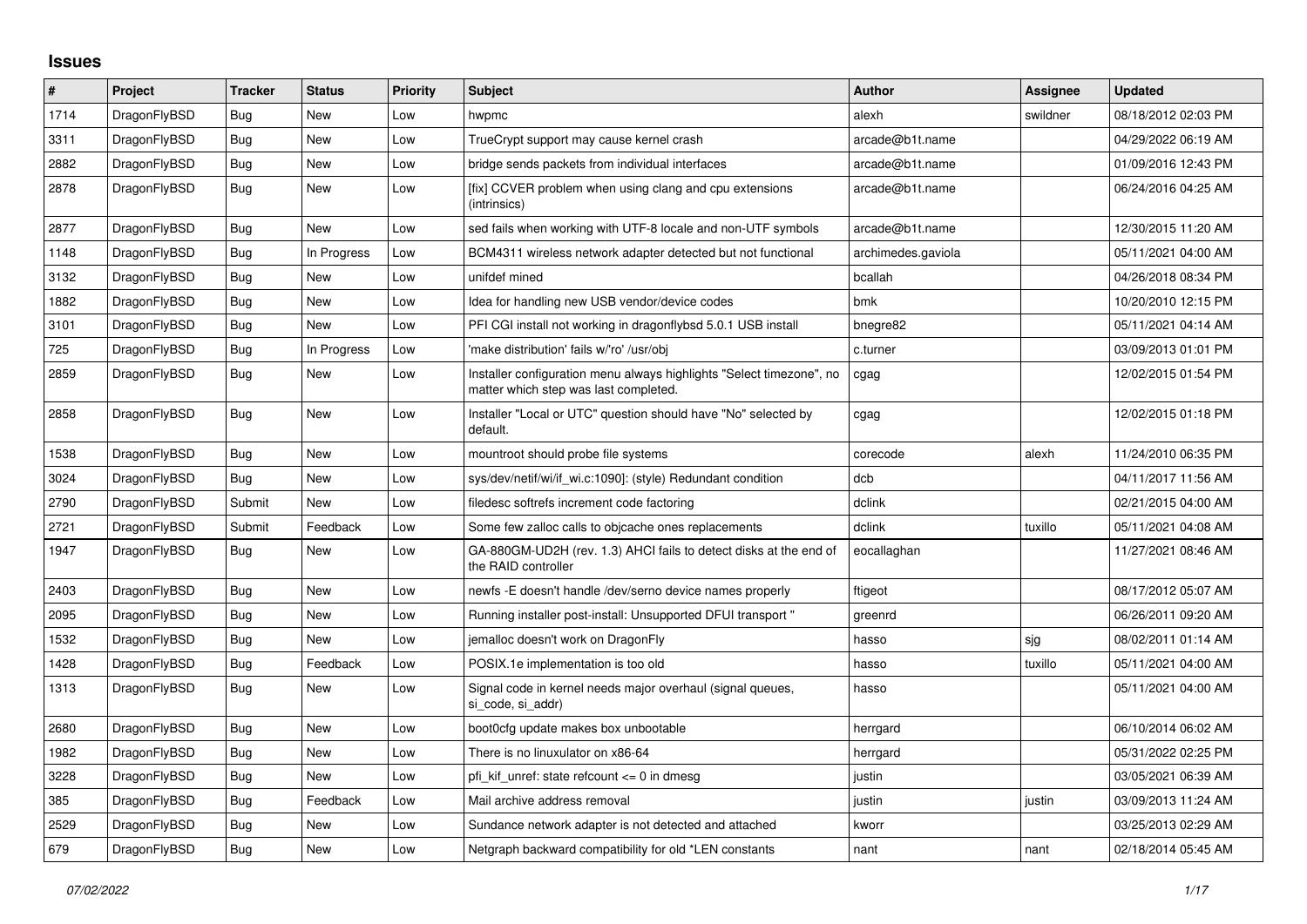| $\sharp$ | Project      | <b>Tracker</b> | <b>Status</b> | <b>Priority</b> | Subject                                                                                                   | Author            | Assignee | <b>Updated</b>      |
|----------|--------------|----------------|---------------|-----------------|-----------------------------------------------------------------------------------------------------------|-------------------|----------|---------------------|
| 3107     | DragonFlyBSD | <b>Bug</b>     | New           | Low             | ACPI interrupt storm when loading i915 on Lenovo T460                                                     | oyvinht           |          | 07/15/2020 07:01 AM |
| 2552     | DragonFlyBSD | Bug            | New           | Low             | hammer recovery should indicate progress                                                                  | phma              |          | 05/03/2013 12:13 AM |
| 2675     | DragonFlyBSD | Bug            | New           | Low             | Ultimate N WiFi Link 5300 get iwn_intr: fatal firmware error on 5GHz                                      | revuwa            |          | 05/11/2021 04:07 AM |
| 600      | DragonFlyBSD | Bug            | New           | Low             | /sys/libkern/karc4random                                                                                  | robin_carey5      | profmakx | 01/19/2015 03:07 AM |
| 2887     | DragonFlyBSD | Bug            | <b>New</b>    | Low             | Missing extattr_namespace_to_string and<br>extattr_string_to_namespace functions                          | rubenk            |          | 02/06/2016 05:09 AM |
| 2020     | DragonFlyBSD | Bug            | New           | Low             | Port brcm80211 driver from Linux to DragonFly BSD                                                         | studer            |          | 03/05/2011 10:54 PM |
| 1127     | DragonFlyBSD | Bug            | Feedback      | Low             | cdrom drive not detected                                                                                  | tgr               | corecode | 01/15/2015 08:55 AM |
| 285      | DragonFlyBSD | <b>Bug</b>     | Feedback      | Low             | interrupt latency with re without ip address configured                                                   | thomas.nikolajsen |          | 02/20/2014 10:30 AM |
| 2931     | DragonFlyBSD | Bug            | New           | Low             | 'gdb' of 'vkernel' unable to print backtrace                                                              | tofergus          |          | 07/26/2016 01:51 PM |
| 2636     | DragonFlyBSD | <b>Bug</b>     | Feedback      | Low             | Add -x flag to iostat (a la solaris)                                                                      | tuxillo           |          | 05/11/2021 04:07 AM |
| 2631     | DragonFlyBSD | <b>Bug</b>     | In Progress   | Low             | Verify library versioning current with full package build and switch it<br>on (after publishing packages) | tuxillo           |          | 05/11/2021 04:06 AM |
| 1819     | DragonFlyBSD | <b>Bug</b>     | In Progress   | Low             | truss - Major revamping task list                                                                         | tuxillo           | tuxillo  | 11/27/2021 08:45 AM |
| 293      | DragonFlyBSD | <b>Bug</b>     | Feedback      | Low             | Various updates to the handbook                                                                           | victor            | victor   | 03/10/2013 04:46 AM |
| 2252     | DragonFlyBSD | <b>Bug</b>     | New           | Low             | snd hda not useable if loaded via /boot/loader.conf                                                       | xbit              | swildner | 12/14/2011 12:23 AM |
| 2797     | DragonFlyBSD | <b>Bug</b>     | In Progress   | Low             | vkernels with & without machdep.pmap_mmu_optimize                                                         | yellowrabbit2010  |          | 11/27/2021 08:06 AM |
| 2297     | DragonFlyBSD | <b>Bug</b>     | <b>New</b>    | Normal          | strange NFS (client) error messages / problems                                                            | Anonymous         |          | 02/19/2012 02:59 PM |
| 2292     | DragonFlyBSD | <b>Bug</b>     | New           | Normal          | re interface with jumbo frames (mtu larger than 1500) hangs after<br>some traffic                         | Anonymous         |          | 01/31/2012 12:11 AM |
| 2052     | DragonFlyBSD | <b>Bug</b>     | <b>New</b>    | Normal          | Kernel panic: CPU APIC ID out of range                                                                    | Anonymous         |          | 05/02/2011 11:06 AM |
| 1695     | DragonFlyBSD | <b>Bug</b>     | New           | Normal          | NFS-related system breakdown                                                                              | Anonymous         |          | 04/10/2014 12:35 AM |
| 1397     | DragonFlyBSD | <b>Bug</b>     | Feedback      | Normal          | jobs -I output inconsistency when called from script                                                      | Anonymous         | tuxillo  | 05/15/2022 05:07 AM |
| 1390     | DragonFlyBSD | Bug            | In Progress   | Normal          | Use id_t type for {get,set}priority()                                                                     | Anonymous         | tuxillo  | 07/05/2019 02:18 AM |
| 3041     | DragonFlyBSD | Submit         | New           | Normal          | firmware: Remove embedding of multiple images in one module.                                              | Anonymous         |          | 12/25/2020 02:15 AM |
| 2438     | DragonFlyBSD | Submit         | Feedback      | Normal          | <b>TRIM</b> fixes                                                                                         | Anonymous         | tuxillo  | 05/11/2021 03:45 AM |
| 1398     | DragonFlyBSD | Submit         | In Progress   | Normal          | hdestroy(3) restricts hash key to point to malloc'ed space                                                | Anonymous         |          | 08/20/2021 04:06 PM |
| 2806     | DragonFlyBSD | <b>Bug</b>     | New           | Normal          | failed to configure a link-local address on ath0 (errno = 22)                                             | Chingyuan         |          | 05/25/2021 01:00 AM |
| 989      | DragonFlyBSD | Bug            | <b>New</b>    | Normal          | installer/fdisk trouble with wrapped values                                                               | Discodestroyer    |          | 02/18/2014 06:27 AM |
| 2620     | DragonFlyBSD | <b>Bug</b>     | <b>New</b>    | Normal          | moused problem                                                                                            | FilippoMo         |          | 12/20/2013 10:32 AM |
| 2618     | DragonFlyBSD | <b>Bug</b>     | New           | Normal          | mouse problem on RELEASE-3 6 0                                                                            | FilippoMo         |          | 12/20/2013 03:26 AM |
| 2617     | DragonFlyBSD | Bug            | Feedback      | Normal          | Possible issue with wireless mouse on 3.6 release                                                         | FilippoMo         |          | 01/14/2015 03:42 PM |
| 2453     | DragonFlyBSD | <b>Bug</b>     | New           | Normal          | panic: assertion "gd->gd_spinlocks == 0" failed                                                           | Johannes.Hofmann  |          | 11/12/2012 12:54 PM |
| 1850     | DragonFlyBSD | <b>Bug</b>     | New           | Normal          | volume-add on hammer root fs panic                                                                        | Johannes.Hofmann  |          | 04/18/2019 04:27 AM |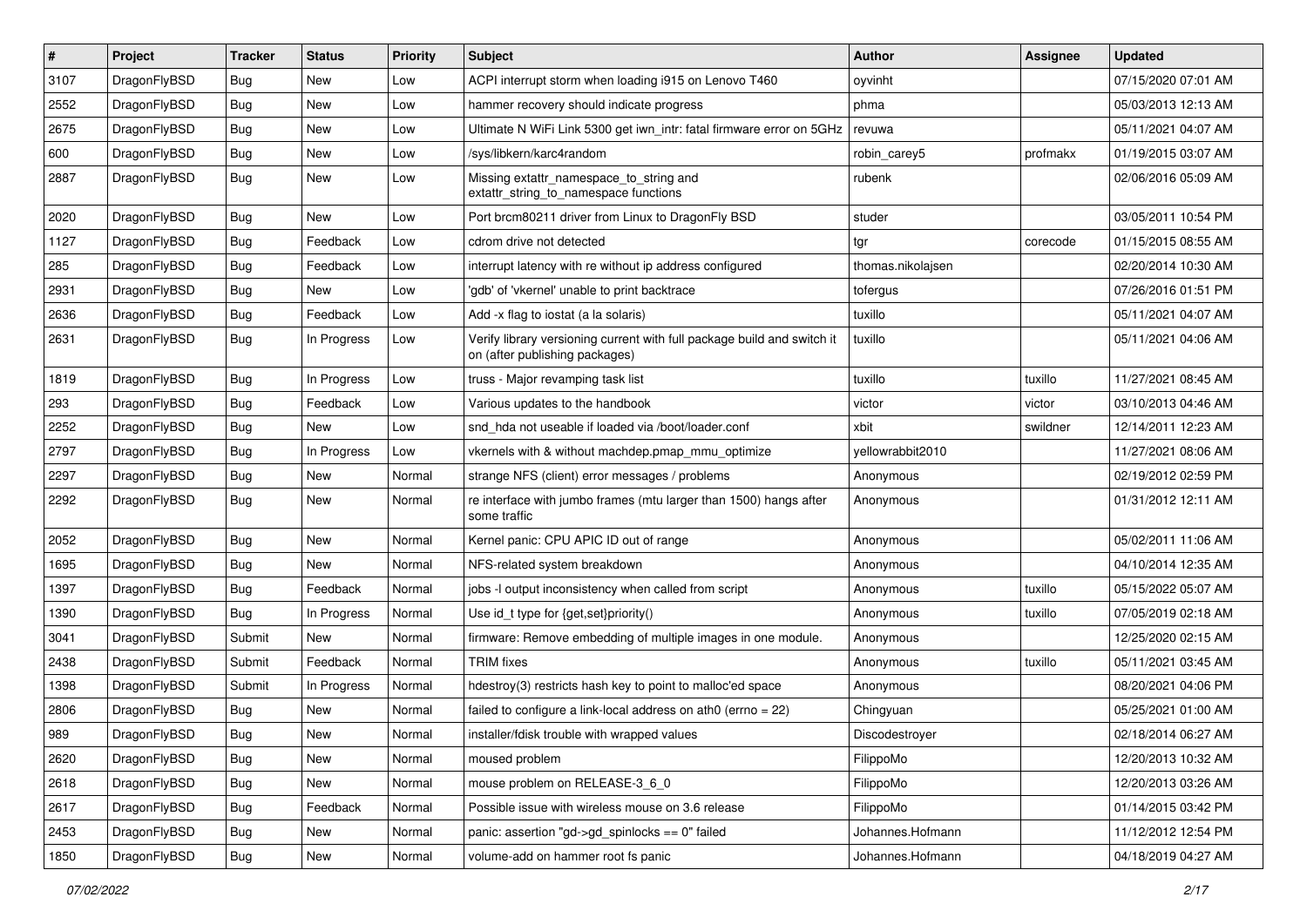| $\sharp$ | Project      | <b>Tracker</b> | <b>Status</b> | <b>Priority</b> | Subject                                                                                                                      | Author             | Assignee | <b>Updated</b>      |
|----------|--------------|----------------|---------------|-----------------|------------------------------------------------------------------------------------------------------------------------------|--------------------|----------|---------------------|
| 1700     | DragonFlyBSD | Submit         | In Progress   | Normal          | skip boot2 menu on <enter></enter>                                                                                           | Johannes.Hofmann   | tuxillo  | 05/15/2022 08:35 AM |
| 3006     | DragonFlyBSD | <b>Bug</b>     | New           | Normal          | boot0cfg: panic in kern_udev.c in function _udev_dict_set_cstr when<br>installing in VirtualBox                              | MichiGreat         |          | 04/01/2017 02:22 PM |
| 1246     | DragonFlyBSD | <b>Bug</b>     | <b>New</b>    | Normal          | bad resolution (monitor desync) with livedvd                                                                                 | Przem0l            |          | 02/18/2014 06:29 AM |
| 2493     | DragonFlyBSD | <b>Bug</b>     | <b>New</b>    | Normal          | vidcontrol: invalid video mode name                                                                                          | Svarov             |          | 01/24/2013 09:55 AM |
| 2595     | DragonFlyBSD | <b>Bug</b>     | New           | Normal          | DragonFly 3.4.3 crashes on SUN Blade X6250 with Qlogic ISP 2432<br>FC card                                                   | Turvamies          |          | 10/07/2013 11:53 AM |
| 3219     | DragonFlyBSD | <b>Bug</b>     | <b>New</b>    | Normal          | x11/xorg port can not be build                                                                                               | <b>UlasSAYGIN</b>  |          | 03/31/2020 08:57 AM |
| 3120     | DragonFlyBSD | <b>Bug</b>     | <b>New</b>    | Normal          | Intel AC 8260 firmware does not load                                                                                         | Vintodrimmer       |          | 08/28/2018 03:30 AM |
| 2852     | DragonFlyBSD | <b>Bug</b>     | New           | Normal          | Hammer File System - hangs on undo during system boot / mount -<br>will not recover on DragonFlyBSD newer than 3.6.0         | abale              |          | 05/11/2021 04:07 AM |
| 1941     | DragonFlyBSD | Bug            | New           | Normal          | wlan config crash                                                                                                            | abandon.every.hope |          | 12/24/2010 07:54 PM |
| 2250     | DragonFlyBSD | Bug            | <b>New</b>    | Normal          | Kernel panic                                                                                                                 | adamk              |          | 11/23/2018 01:10 AM |
| 3301     | DragonFlyBSD | Bug            | New           | Normal          | Gkrellm from the packages is not showing logged in users in main<br>window, logged in users always $== 0$                    | adrian             |          | 01/08/2022 04:24 AM |
| 3300     | DragonFlyBSD | <b>Bug</b>     | New           | Normal          | Running Xvnc from TigerVNC package through the INETD daemon<br>in TCP WAIT mode fails hard                                   | adrian             |          | 01/08/2022 04:25 AM |
| 3299     | DragonFlyBSD | Bug            | In Progress   | Normal          | DragonFlyBSD reports utterly wrong uptime (most of the time, right<br>after booting in)                                      | adrian             |          | 11/11/2021 01:43 PM |
| 2210     | DragonFlyBSD | Bug            | <b>New</b>    | Normal          | Bugtracker cannot assign default project for new users                                                                       | ahuete.devel       |          | 11/17/2011 11:30 AM |
| 1824     | DragonFlyBSD | Bug            | Feedback      | Normal          | kernel panic, x86, 2.7.3.859.ge5104                                                                                          | akirchhoff135014   |          | 03/10/2013 07:49 AM |
| 1921     | DragonFlyBSD | Bug            | In Progress   | Normal          | we miss mlockall                                                                                                             | alexh              | tuxillo  | 06/18/2022 04:08 AM |
| 2520     | DragonFlyBSD | Bug            | <b>New</b>    | Normal          | panic: assertion "IS_SERIALIZED((ifp->if_serializer))" failed in<br>if_default_serialize_assert at /usr/src/sys/net/if.c:437 | ano                |          | 03/09/2013 12:14 AM |
| 2329     | DragonFlyBSD | Bug            | New           | Normal          | ibm x3550 & acpi                                                                                                             | ano                |          | 06/03/2014 11:37 AM |
| 3278     | DragonFlyBSD | Bug            | New           | Normal          | Second screen image is distorted                                                                                             | arcade@b1t.name    |          | 07/10/2021 03:36 AM |
| 3209     | DragonFlyBSD | Bug            | New           | Normal          | svc has some minor bugs                                                                                                      | arcade@b1t.name    |          | 10/24/2019 09:08 AM |
| 2107     | DragonFlyBSD | Bug            | <b>New</b>    | Normal          | 2.10.1 sata dvd drive issue                                                                                                  | ausppc             |          | 07/31/2011 08:41 PM |
| 331      | DragonFlyBSD | Bug            | In Progress   | Normal          | ftpsesame (aka Bridging S01E03)                                                                                              | bastyaelvtars      |          | 03/09/2013 12:28 PM |
| 1718     | DragonFlyBSD | Bug            | Feedback      | Normal          | IDE disk drive not detected by x86_64 2.6.1 Live CD                                                                          | bcox               |          | 11/27/2021 08:25 AM |
| 3284     | DragonFlyBSD | <b>Bug</b>     | New           | Normal          | Wrong towlower() result for U+038A                                                                                           | bhaible            |          | 07/10/2021 03:34 AM |
| 3283     | DragonFlyBSD | <b>Bug</b>     | New           | Normal          | mknodat() cannot create FIFOs                                                                                                | bhaible            |          | 07/10/2021 03:34 AM |
| 3282     | DragonFlyBSD | Bug            | New           | Normal          | unexpected errno value from fopen()                                                                                          | bhaible            |          | 07/10/2021 03:34 AM |
| 3281     | DragonFlyBSD | <b>Bug</b>     | <b>New</b>    | Normal          | Crash after leaving unattended for a while                                                                                   | bhaible            |          | 07/10/2021 03:32 AM |
| 3110     | DragonFlyBSD | <b>Bug</b>     | New           | Normal          | crash with ipfw3 under load                                                                                                  | bnegre82           |          | 12/09/2017 06:22 AM |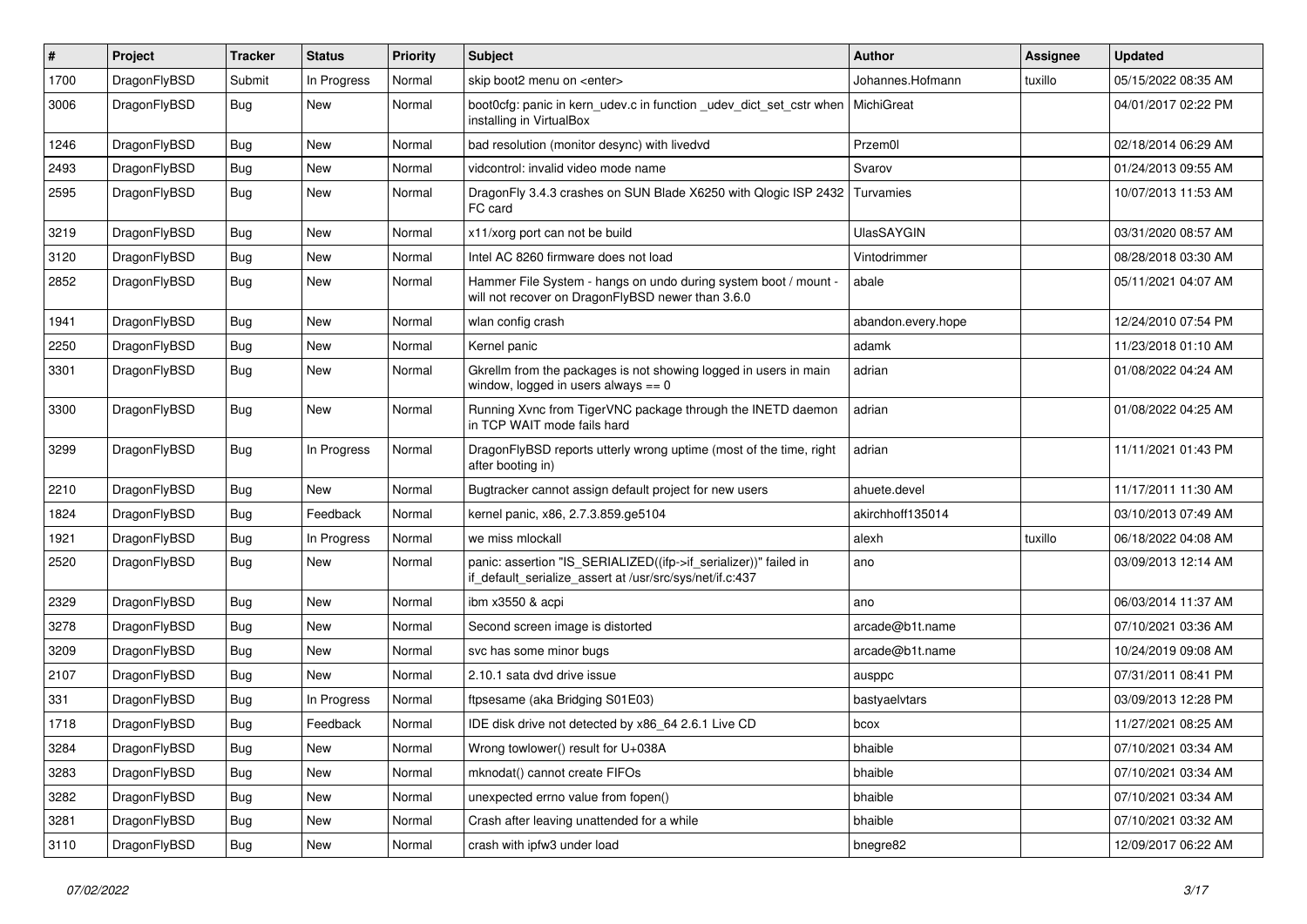| $\pmb{\#}$ | Project      | <b>Tracker</b> | <b>Status</b> | <b>Priority</b> | Subject                                                                                      | <b>Author</b> | Assignee | <b>Updated</b>      |
|------------|--------------|----------------|---------------|-----------------|----------------------------------------------------------------------------------------------|---------------|----------|---------------------|
| 1594       | DragonFlyBSD | Bug            | New           | Normal          | Kernel panic during boot from Live CD on Dell E6400                                          | bodie         |          | 05/11/2021 03:54 AM |
| 1521       | DragonFlyBSD | Bug            | Feedback      | Normal          | amd64 2.4 livecd won't mount root at boot                                                    | bolapara      |          | 01/28/2018 03:45 AM |
| 2115       | DragonFlyBSD | Bug            | <b>New</b>    | Normal          | [msk] system freeze after receive some paquet                                                | bsdsx         |          | 08/22/2011 10:22 AM |
| 2319       | DragonFlyBSD | Bug            | New           | Normal          | crypt/passwd forward compat                                                                  | c.turner1     |          | 02/28/2012 12:39 PM |
| 2265       | DragonFlyBSD | <b>Bug</b>     | <b>New</b>    | Normal          | mbsrtowcs does not properly handle invalid mbstate_t in ps                                   | c.turner1     | swildner | 01/10/2012 07:56 PM |
| 1618       | DragonFlyBSD | Bug            | Feedback      | Normal          | collision for 'struct pmap' when using RPC and <sys user.h=""></sys>                         | carenas       |          | 05/11/2021 04:05 AM |
| 3143       | DragonFlyBSD | Bug            | New           | Normal          | assertion "0" failed in hammer2_inode_xop_chain_sync                                         | cbin          |          | 07/18/2018 12:50 PM |
| 3139       | DragonFlyBSD | Bug            | <b>New</b>    | Normal          | USB Mouse Does Not Work in DragonflyBSD guest on VirtualBox                                  | chiguy1256    |          | 06/24/2018 10:14 PM |
| 3280       | DragonFlyBSD | Bug            | New           | Normal          | KMS console and i915(4) not working in 6.0                                                   | cmusser       |          | 07/10/2021 03:35 AM |
| 1481       | DragonFlyBSD | Bug            | Feedback      | Normal          | panic: assertion: kva_p(buf) in soopt_from_kbuf (after ipfw pipe<br>show, 2.2.1-R)           | combiner      |          | 05/11/2021 04:01 AM |
| 1587       | DragonFlyBSD | Bug            | Feedback      | Normal          | can't gdb across fork                                                                        | corecode      | tuxillo  | 05/11/2021 03:54 AM |
| 1584       | DragonFlyBSD | Bug            | In Progress   | Normal          | can't use ssh from jail: debug1: read_passphrase: can't open<br>/dev/tty: Device busy        | corecode      | tuxillo  | 05/11/2021 03:53 AM |
| 1583       | DragonFlyBSD | Bug            | In Progress   | Normal          | panic: assertion: cursor->trans->sync_lock_refs > 0 in<br>hammer_recover_cursor              | corecode      | tuxillo  | 05/11/2021 03:53 AM |
| 1556       | DragonFlyBSD | Bug            | New           | Normal          | many processes stuck in "hmrrcm", system unusable                                            | corecode      | tuxillo  | 05/11/2021 03:52 AM |
| 1547       | DragonFlyBSD | Bug            | In Progress   | Normal          | disklabel64 automatic sizing                                                                 | corecode      | tuxillo  | 05/11/2021 03:52 AM |
| 1528       | DragonFlyBSD | Bug            | In Progress   | Normal          | ktrace does not show proper return values for pipe(2)                                        | corecode      | tuxillo  | 05/11/2021 03:52 AM |
| 1475       | DragonFlyBSD | Bug            | In Progress   | Normal          | kernel blocks with low memory and syscons setting a high res mode<br>/ scrollback            | corecode      | tuxillo  | 05/11/2021 03:52 AM |
| 1474       | DragonFlyBSD | Bug            | New           | Normal          | ithread 1 unexpectedly rescheduled                                                           | corecode      | tuxillo  | 05/11/2021 03:52 AM |
| 1469       | DragonFlyBSD | Bug            | In Progress   | Normal          | Hammer history security concern                                                              | corecode      | tuxillo  | 05/11/2021 03:52 AM |
| 1442       | DragonFlyBSD | Bug            | <b>New</b>    | Normal          | blocking SIGSEGV and triggering a segment violation produces an<br>all CPU consuming process | corecode      | tuxillo  | 05/11/2021 03:52 AM |
| 1440       | DragonFlyBSD | Bug            | <b>New</b>    | Normal          | ptrace/gdb doesn't work after process blocks SIGTRAP                                         | corecode      | tuxillo  | 05/11/2021 03:52 AM |
| 1307       | DragonFlyBSD | Bug            | In Progress   | Normal          | hammer tid -2 shows unexpected result                                                        | corecode      |          | 10/18/2016 05:29 PM |
| 1287       | DragonFlyBSD | Bug            | Feedback      | Normal          | altq configuration doesn't work                                                              | corecode      | tuxillo  | 05/11/2021 03:51 AM |
| 1030       | DragonFlyBSD | Bug            | In Progress   | Normal          | msdosfs umount panic                                                                         | corecode      | tuxillo  | 05/11/2021 03:51 AM |
| 911        | DragonFlyBSD | Bug            | Feedback      | Normal          | kldload/kernel linker can exceed malloc reserve and panic system                             | corecode      | tuxillo  | 05/11/2021 03:51 AM |
| 901        | DragonFlyBSD | Bug            | Feedback      | Normal          | route show needs to get data from all cpus                                                   | corecode      | tuxillo  | 05/11/2021 03:50 AM |
| 847        | DragonFlyBSD | <b>Bug</b>     | Feedback      | Normal          | processes getting stuck on mount point                                                       | corecode      | tuxillo  | 05/11/2021 03:50 AM |
| 781        | DragonFlyBSD | Bug            | In Progress   | Normal          | fdisk uses wrong geometry on usb flash drives                                                | corecode      | tuxillo  | 05/11/2021 03:50 AM |
| 742        | DragonFlyBSD | <b>Bug</b>     | In Progress   | Normal          | umount problems with multiple mounts                                                         | corecode      | tuxillo  | 06/25/2022 04:02 AM |
| 731        | DragonFlyBSD | Bug            | New           | Normal          | system freeze on "slice too large"                                                           | corecode      | tuxillo  | 06/25/2022 04:01 AM |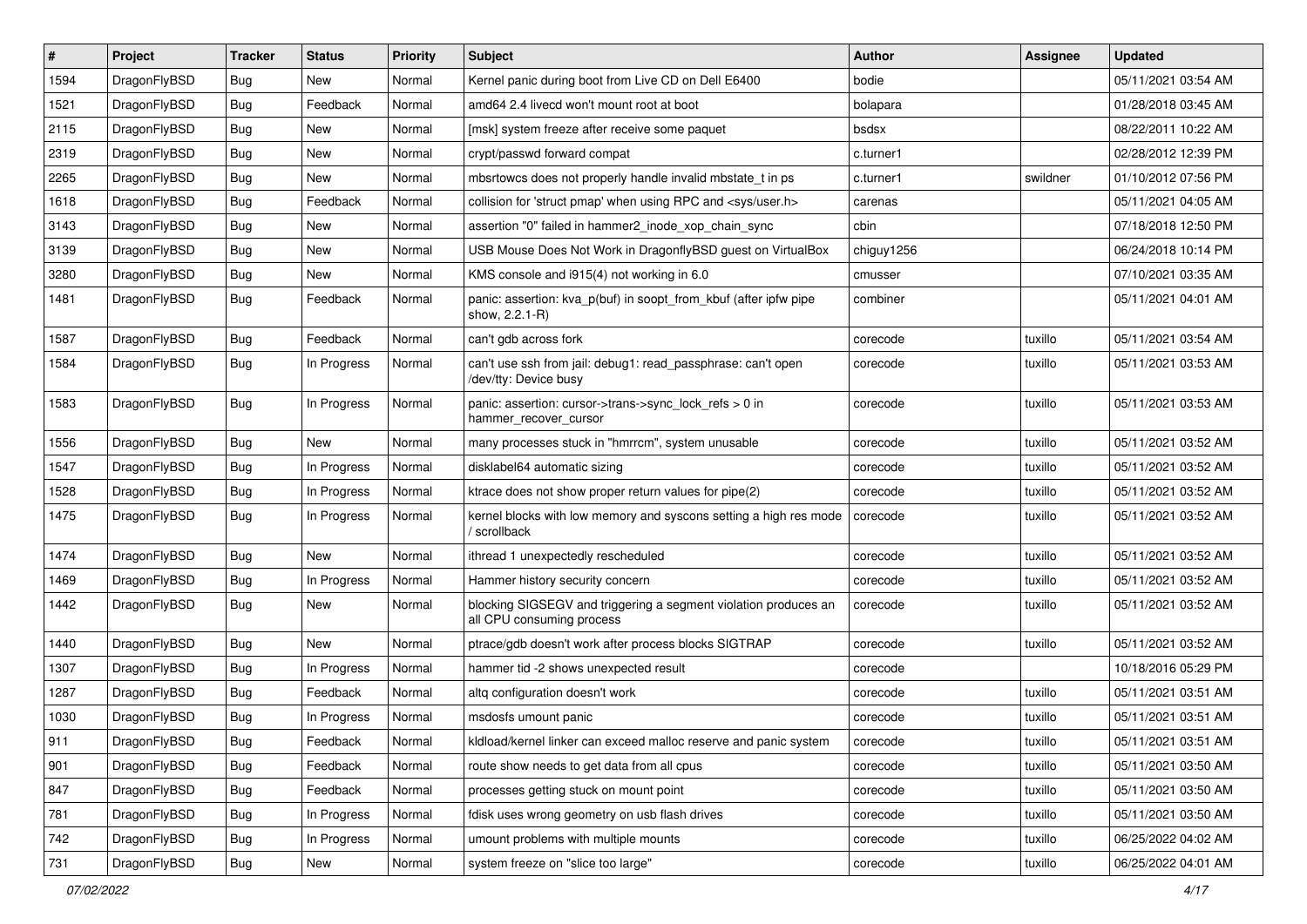| #    | Project      | <b>Tracker</b> | <b>Status</b> | <b>Priority</b> | <b>Subject</b>                                                                                                                                            | Author        | Assignee | <b>Updated</b>      |
|------|--------------|----------------|---------------|-----------------|-----------------------------------------------------------------------------------------------------------------------------------------------------------|---------------|----------|---------------------|
| 341  | DragonFlyBSD | Bug            | <b>New</b>    | Normal          | Vinum erroneously repors devices as busy                                                                                                                  | corecode      | swildner | 01/21/2012 04:50 AM |
| 2687 | DragonFlyBSD | <b>Bug</b>     | <b>New</b>    | Normal          | natacontrol software RAID in installer                                                                                                                    | csmelosky     |          | 06/22/2014 12:03 PM |
| 3243 | DragonFlyBSD | <b>Bug</b>     | <b>New</b>    | Normal          | SMART status not reported properly for SSD disks                                                                                                          | daftaupe      |          | 09/09/2020 11:03 PM |
| 3227 | DragonFlyBSD | Submit         | <b>New</b>    | Normal          | Add HAMMER2 instructions in the installation medium README                                                                                                | daftaupe      |          | 03/26/2020 03:34 PM |
| 2994 | DragonFlyBSD | <b>Bug</b>     | <b>New</b>    | Normal          | Intermittent boot hangs after git: hammer - HAMMER Version 7                                                                                              | davshao       |          | 03/30/2017 02:06 PM |
| 2835 | DragonFlyBSD | Bug            | New           | Normal          | /usr/include/c++/5.0/bits/c++locale.h likes<br>POSIX C SOURCE>=200809                                                                                     | davshao       |          | 11/18/2015 03:40 AM |
| 2688 | DragonFlyBSD | Bug            | New           | Normal          | 67613368bdda7 Fix wrong checks for U4B presence Asrock Z77M<br>difficulty detecting USB keyboard                                                          | davshao       |          | 06/28/2014 07:08 PM |
| 2652 | DragonFlyBSD | <b>Bug</b>     | New           | Normal          | 189a0ff3761b47  ix: Implement MSI-X support locks up Lenovo<br>S10 Intel Atom n270                                                                        | davshao       |          | 05/14/2014 01:55 AM |
| 2414 | DragonFlyBSD | Bug            | In Progress   | Normal          | Lenovo S10 acpi freeze (not new)                                                                                                                          | davshao       |          | 05/11/2021 04:13 AM |
| 3145 | DragonFlyBSD | Submit         | In Progress   | Normal          | Update libelf to FreeBSD 12 current and build as base library usable<br>by ports                                                                          | davshao       | tuxillo  | 08/20/2021 03:58 PM |
| 3031 | DragonFlyBSD | Submit         | In Progress   | Normal          | Update drm/radeon to Linux 4.7.10 as much as possible                                                                                                     | davshao       | ftigeot  | 08/19/2021 12:33 PM |
| 3076 | DragonFlyBSD | <b>Bug</b>     | New           | Normal          | sys/dev/netif/ig_hal/e1000_ich8lan.c:1594: sanity checking mixup?                                                                                         | dcb           |          | 10/11/2017 01:58 AM |
| 3025 | DragonFlyBSD | Bug            | <b>New</b>    | Normal          | sys/dev/powermng/powernow/powernow.c:284: bad comparison?                                                                                                 | dcb           |          | 09/23/2017 07:45 AM |
| 3022 | DragonFlyBSD | <b>Bug</b>     | New           | Normal          | sys/dev/netif/ath/ath/if_ath.c:2142: strange bitmask?                                                                                                     | dcb           |          | 04/11/2017 11:49 AM |
| 3021 | DragonFlyBSD | Bug            | In Progress   | Normal          | sys/dev/drm/i915/i915_gem_stolen.c:115]: (error) Signed integer<br>overflow for expression '65535<<20'                                                    | dcb           |          | 04/11/2017 12:46 PM |
| 3018 | DragonFlyBSD | <b>Bug</b>     | <b>New</b>    | Normal          | sys/bus/u4b/wlan/if_run.c:5464]: (style) Redundant condition                                                                                              | dcb           |          | 04/11/2017 11:26 AM |
| 3011 | DragonFlyBSD | Bug            | In Progress   | Normal          | dragonfly/sys/dev/netif/re/re.c: suspicious code?                                                                                                         | dcb           |          | 07/29/2017 01:26 AM |
| 2717 | DragonFlyBSD | Submit         | Feedback      | Normal          | Out of range numeric handling                                                                                                                             | dclink        | tuxillo  | 05/11/2021 04:08 AM |
| 3154 | DragonFlyBSD | Submit         | <b>New</b>    | Normal          | Update serial handling in bootloader                                                                                                                      | ddegroot      | dillon   | 11/06/2018 11:21 PM |
| 3147 | DragonFlyBSD | Submit         | <b>New</b>    | Normal          | Enable headless installation                                                                                                                              | ddegroot      |          | 10/09/2018 01:25 PM |
| 2708 | DragonFlyBSD | Bug            | <b>New</b>    | Normal          | unable to send TCP nor UDP on age(4) interface                                                                                                            | dermiste      |          | 05/11/2021 03:54 AM |
| 1774 | DragonFlyBSD | Bug            | New           | Normal          | New IP header cleanup branch available for testing                                                                                                        | dillon        |          | 05/15/2022 10:59 AM |
| 1448 | DragonFlyBSD | Bug            | Feedback      | Normal          | panic: assertion: _tp->tt_msg->tt_cpuid == mycpuid in<br>tcp_callout_active tcp_output tcp_usr_send netmsg_pru_send<br>netmsg service tcpmsg service loop | dillon        |          | 05/11/2021 04:00 AM |
| 1429 | DragonFlyBSD | Bug            | Feedback      | Normal          | vkernel bug - "mfree: m->m_nextpkt != NULL"                                                                                                               | dillon        |          | 05/11/2021 04:00 AM |
| 1336 | DragonFlyBSD | <b>Bug</b>     | In Progress   | Normal          | Still looking for reports of missed directory entries w/ HAMMER                                                                                           | dillon        |          | 05/11/2021 04:00 AM |
| 3117 | DragonFlyBSD | <b>Bug</b>     | New           | Normal          | Problem with colours if "intel" video-driver used                                                                                                         | dpostolov     |          | 01/07/2018 11:35 PM |
| 3116 | DragonFlyBSD | Bug            | New           | Normal          | da0 detects on very big volume if to _remove_ usb install stick and<br>reboot on Intel NUC5PPYH                                                           | dpostolov     |          | 01/07/2018 09:40 PM |
| 1877 | DragonFlyBSD | <b>Bug</b>     | New           | Normal          | Freeze during 1st hammer cleanup after new install                                                                                                        | elekktretterr |          | 05/15/2022 11:43 AM |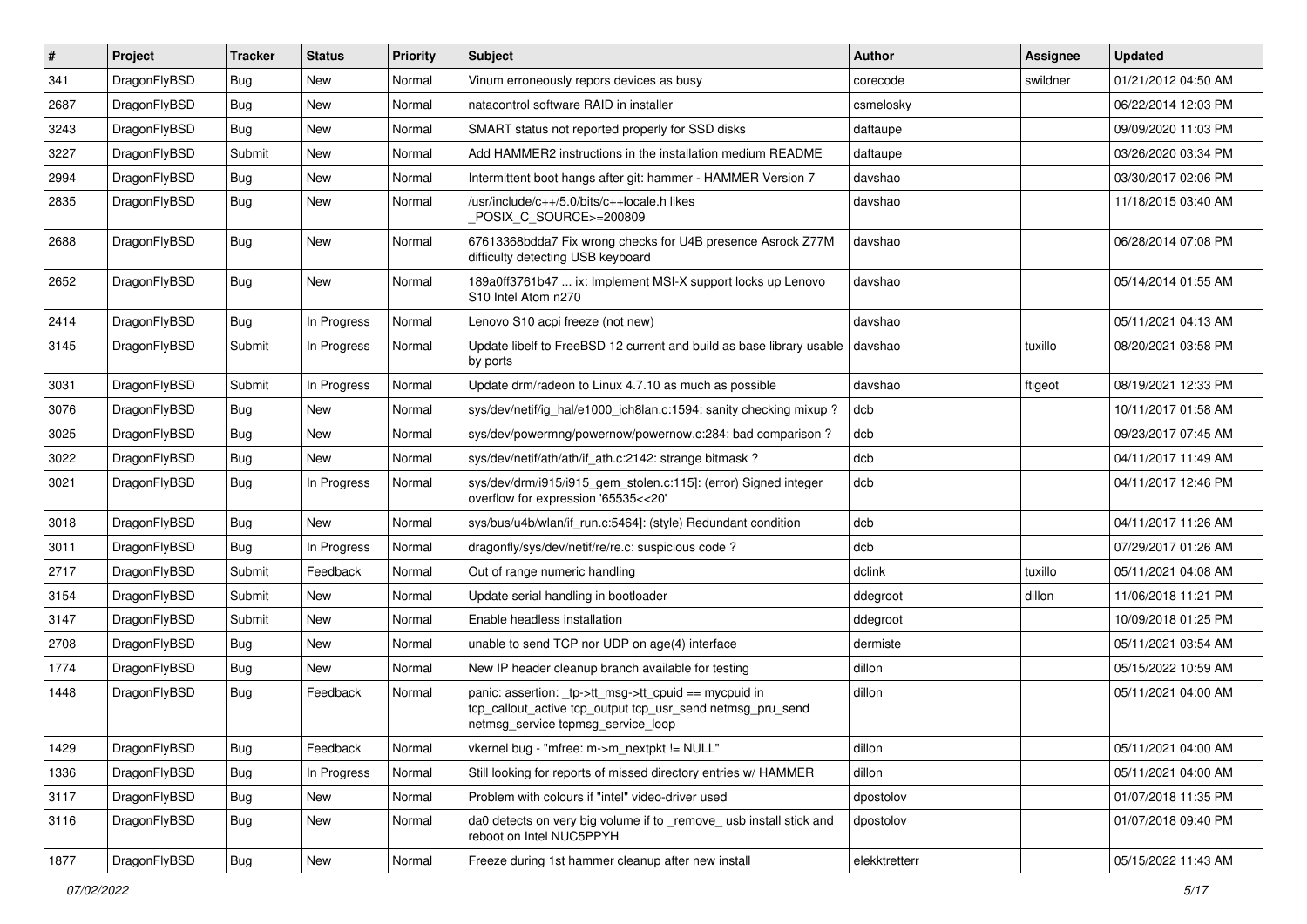| $\vert$ # | Project      | <b>Tracker</b> | <b>Status</b> | <b>Priority</b> | Subject                                                                                                    | Author        | Assignee | <b>Updated</b>      |
|-----------|--------------|----------------|---------------|-----------------|------------------------------------------------------------------------------------------------------------|---------------|----------|---------------------|
| 1669      | DragonFlyBSD | <b>Bug</b>     | In Progress   | Normal          | Drive wont open using button                                                                               | elekktretterr |          | 02/29/2012 12:05 PM |
| 1668      | DragonFlyBSD | <b>Bug</b>     | Feedback      | Normal          | Power button not working                                                                                   | elekktretterr |          | 03/10/2013 06:22 AM |
| 1634      | DragonFlyBSD | <b>Bug</b>     | New           | Normal          | panic: spin lock: 0xe4ad1320, indefinitive wait!                                                           | elekktretterr |          | 01/19/2015 03:21 AM |
| 1613      | DragonFlyBSD | <b>Bug</b>     | Feedback      | Normal          | USB Keyboard not working on master                                                                         | elekktretterr |          | 05/11/2021 04:05 AM |
| 1463      | DragonFlyBSD | <b>Bug</b>     | New           | Normal          | Mountroot before drives are initialized                                                                    | elekktretterr |          | 12/07/2010 01:30 PM |
| 1456      | DragonFlyBSD | <b>Bug</b>     | Feedback      | Normal          | Microsoft wireless desktop problems                                                                        | elekktretterr |          | 01/15/2015 08:34 AM |
| 1454      | DragonFlyBSD | <b>Bug</b>     | Feedback      | Normal          | Unable to boot from external USB DVD drive                                                                 | elekktretterr |          | 05/11/2021 04:01 AM |
| 1194      | DragonFlyBSD | <b>Bug</b>     | New           | Normal          | SCSI errors while trying to copy photos from my camera                                                     | elekktretterr |          | 01/14/2015 04:39 PM |
| 1181      | DragonFlyBSD | <b>Bug</b>     | In Progress   | Normal          | ACX111 panic                                                                                               | elekktretterr |          | 05/11/2021 04:00 AM |
| 2254      | DragonFlyBSD | <b>Bug</b>     | New           | Normal          | panic: assertion "ref < &td->td_toks_end" failed in lwkt_gettoken at<br>/usr/src/sys/kern/lwkt_token.c:588 | eocallaghan   |          | 12/05/2011 10:21 PM |
| 2164      | DragonFlyBSD | <b>Bug</b>     | New           | Normal          | panic on reboot from usb.                                                                                  | eocallaghan   |          | 10/27/2011 09:29 AM |
| 2161      | DragonFlyBSD | <b>Bug</b>     | New           | Normal          | Outdated xorg.conf file gets installed into etc and screws up mouse                                        | eocallaghan   |          | 10/27/2011 01:51 PM |
| 2158      | DragonFlyBSD | <b>Bug</b>     | New           | Normal          | iwn panics with assertion on boot.                                                                         | eocallaghan   |          | 10/24/2011 04:13 PM |
| 1592      | DragonFlyBSD | <b>Bug</b>     | Feedback      | Normal          | AcpiOSUnmapMemory: Warning, deallocation did not track<br>allocation.                                      | eocallaghan   |          | 06/02/2014 07:45 AM |
| 1591      | DragonFlyBSD | <b>Bug</b>     | Feedback      | Normal          | Lenovo X301 hangs with AHCI Driver CMD TIMEOUT<br>STS=d0 <bsy></bsy>                                       | eocallaghan   |          | 05/11/2021 04:05 AM |
| 2544      | DragonFlyBSD | Bug            | New           | Normal          | live DVD system boot (menu option 1) caused db> prompt on<br>PE1950                                        | estrabd       |          | 05/11/2021 03:54 AM |
| 3276      | DragonFlyBSD | Submit         | New           | Normal          | Add option controlling whether gpt expand expands the last partition<br>(needs testing)                    | falsifian     |          | 07/10/2021 03:35 AM |
| 2075      | DragonFlyBSD | <b>Bug</b>     | <b>New</b>    | Normal          | pflogd on x86_64                                                                                           | fanch         |          | 05/16/2011 04:04 PM |
| 2569      | DragonFlyBSD | <b>Bug</b>     | New           | Normal          | ctime NFS                                                                                                  | ferney        |          | 08/11/2013 04:35 AM |
| 1672      | DragonFlyBSD | <b>Bug</b>     | Feedback      | Normal          | panic (trap 12) around btree_search() in 2.4.1-RELEASE                                                     | floid         |          | 01/19/2015 03:36 AM |
| 979       | DragonFlyBSD | <b>Bug</b>     | Feedback      | Normal          | Failure-prone USB mass storage (SB600? msdosfs? CAM?)                                                      | floid         |          | 01/15/2015 08:38 AM |
| 846       | DragonFlyBSD | <b>Bug</b>     | Feedback      | Normal          | USB bugs:usb mouse can't used!                                                                             | frankning     |          | 01/15/2015 08:36 AM |
| 1899      | DragonFlyBSD | <b>Bug</b>     | New           | Normal          | Keyboard doesn't work                                                                                      | fransm        |          | 05/15/2022 03:32 PM |
| 2819      | DragonFlyBSD | <b>Bug</b>     | In Progress   | Normal          | Random micro system freezes after a week of uptime                                                         | ftigeot       | dillon   | 08/16/2015 08:46 PM |
| 2803      | DragonFlyBSD | <b>Bug</b>     | <b>New</b>    | Normal          | HAMMER: Warning: UNDO area too small!                                                                      | ftigeot       |          | 03/11/2015 03:42 PM |
| 2674      | DragonFlyBSD | <b>Bug</b>     | <b>New</b>    | Normal          | <b>GPT Support</b>                                                                                         | ftigeot       |          | 12/28/2015 02:54 PM |
| 2619      | DragonFlyBSD | <b>Bug</b>     | New           | Normal          | DragonFly 3.6 can't be installed on a 6TB volume                                                           | ftigeot       |          | 02/23/2014 11:55 PM |
| 2535      | DragonFlyBSD | <b>Bug</b>     | New           | Normal          | Imap processes apparentlt blocked on disk I/O                                                              | ftigeot       |          | 04/02/2013 09:31 AM |
| 2416      | DragonFlyBSD | <b>Bug</b>     | New           | Normal          | ".' entry can be removed on mounted nfs filesystem                                                         | ftigeot       | tuxillo  | 06/03/2014 04:40 AM |
| 2051      | DragonFlyBSD | <b>Bug</b>     | New           | Normal          | No ipv6 lan route entry created on 2.10                                                                    | ftigeot       |          | 04/21/2011 10:37 AM |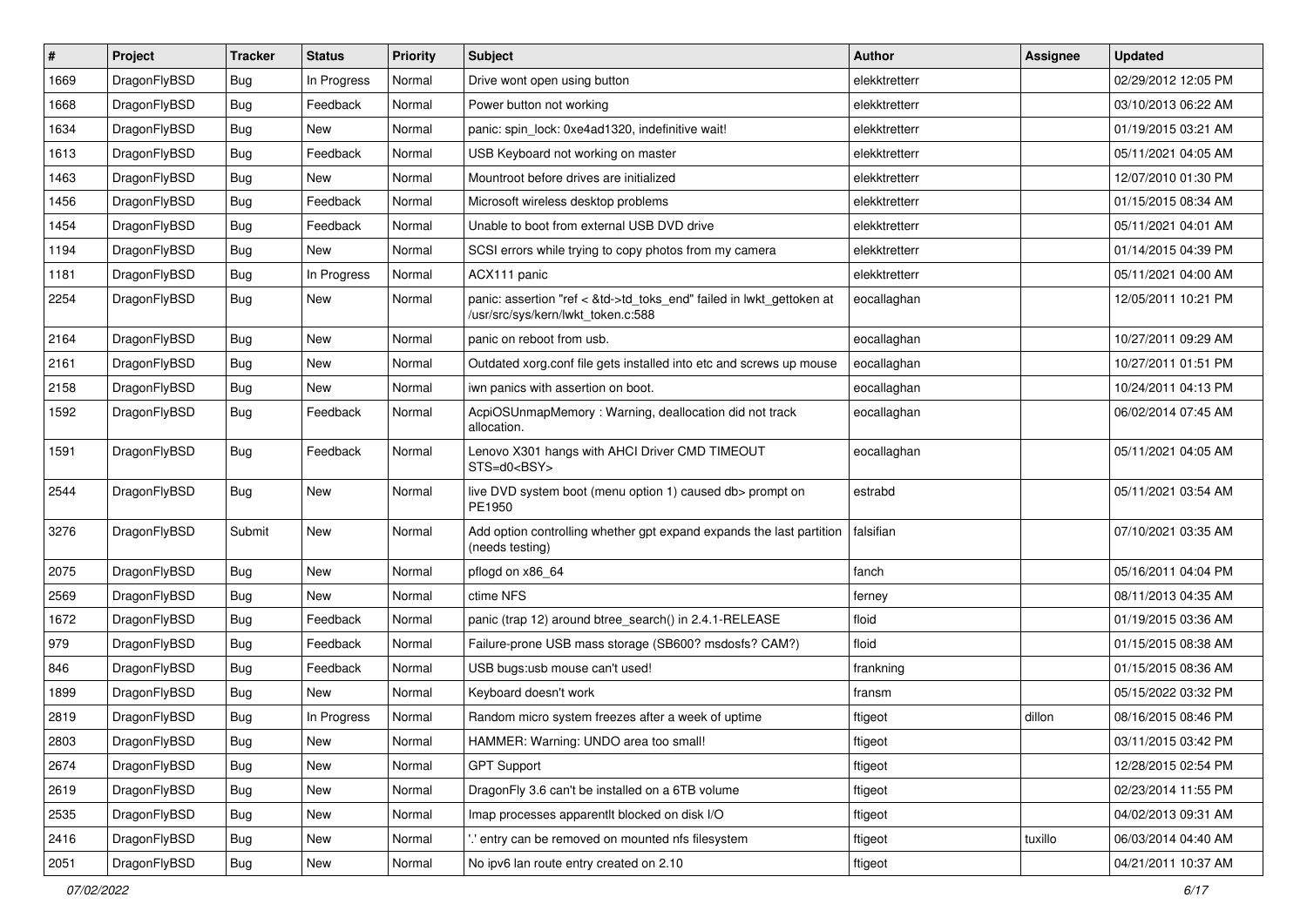| $\pmb{\#}$ | Project      | <b>Tracker</b> | <b>Status</b> | <b>Priority</b> | Subject                                                                                   | Author          | Assignee  | <b>Updated</b>      |
|------------|--------------|----------------|---------------|-----------------|-------------------------------------------------------------------------------------------|-----------------|-----------|---------------------|
| 2037       | DragonFlyBSD | <b>Bug</b>     | Feedback      | Normal          | Panic Bad link elm while building packages                                                | ftigeot         | dillon    | 04/21/2011 07:20 AM |
| 1923       | DragonFlyBSD | Bug            | New           | Normal          | Abysmal NFS performance with IPv6                                                         | ftigeot         |           | 12/05/2010 09:34 PM |
| 1826       | DragonFlyBSD | <b>Bug</b>     | New           | Normal          | panic during boot: assertion so->so_port  in tcp_input                                    | ftigeot         |           | 05/15/2022 11:05 AM |
| 1818       | DragonFlyBSD | <b>Bug</b>     | <b>New</b>    | Normal          | panic: Bad tailg NEXT (kqueue issue ?)                                                    | ftigeot         |           | 05/15/2022 11:40 AM |
| 1593       | DragonFlyBSD | Bug            | Feedback      | Normal          | panic: assertion: ccb == ap->ap_err_ccb in ahci_put_err_ccb                               | ftigeot         | ftigeot   | 05/15/2022 05:09 AM |
| 2122       | DragonFlyBSD | Submit         | New           | Normal          | [Review] Fixes to the VFS layer                                                           | ftigeot         |           | 05/31/2022 03:25 PM |
| 2577       | DragonFlyBSD | <b>Bug</b>     | <b>New</b>    | Normal          | virtio-blk iops performance is cpu limited on high end devices                            | gjs278          | vsrinivas | 08/01/2013 02:28 PM |
| 3165       | DragonFlyBSD | <b>Bug</b>     | <b>New</b>    | Normal          | Looping at boot time                                                                      | gop             |           | 12/28/2018 01:04 PM |
| 2094       | DragonFlyBSD | <b>Bug</b>     | New           | Normal          | Segfault when gdb printing backtrace from core dump                                       | greenrd         |           | 06/25/2011 04:14 PM |
| 1563       | DragonFlyBSD | Bug            | Feedback      | Normal          | reset(1) doesn't reset terminal to the defaults                                           | hasso           |           | 03/10/2013 04:17 AM |
| 1525       | DragonFlyBSD | <b>Bug</b>     | New           | Normal          | boehm-gc problems                                                                         | hasso           |           | 10/13/2012 07:13 PM |
| 1502       | DragonFlyBSD | <b>Bug</b>     | In Progress   | Normal          | Lock while deleting files from nohistory HAMMER directories                               | hasso           |           | 03/10/2013 04:28 AM |
| 1486       | DragonFlyBSD | <b>Bug</b>     | Feedback      | Normal          | Interrupt storm related to SATA DVD device                                                | hasso           |           | 05/11/2021 04:01 AM |
| 1430       | DragonFlyBSD | <b>Bug</b>     | New           | Normal          | Buggy w(1)?                                                                               | hasso           | alexh     | 11/24/2010 08:09 AM |
| 1411       | DragonFlyBSD | Bug            | Feedback      | Normal          | Burning doesn't work with ahci(4)                                                         | hasso           | dillon    | 05/11/2021 04:00 AM |
| 2125       | DragonFlyBSD | <b>Bug</b>     | New           | Normal          | Weird garbage in dmesg                                                                    | herrgard        |           | 08/30/2011 08:04 PM |
| 2045       | DragonFlyBSD | <b>Bug</b>     | New           | Normal          | ral(4): Fatal trap 12: page fault while in kernel mode (two panics)                       | herrgard        |           | 11/03/2011 05:34 PM |
| 3206       | DragonFlyBSD | Submit         | New           | Normal          | update psm/kbd to FreeBSD 12.0 code                                                       | htse            |           | 10/05/2019 03:49 PM |
| 3201       | DragonFlyBSD | Submit         | <b>New</b>    | Normal          | Fixes make search display                                                                 | htse            |           | 08/20/2021 04:02 PM |
| 3189       | DragonFlyBSD | Bug            | New           | Normal          | Allow DragonFly Mail Agent to accept an alternate config via<br>command line switch       | iang            |           | 08/16/2021 12:42 AM |
| 3029       | DragonFlyBSD | Bug            | New           | Normal          | Running DflyBSD 4.8 on FreeBSD bhyve as a guest                                           | iron            |           | 05/13/2022 04:33 AM |
| 2746       | DragonFlyBSD | Bug            | New           | Normal          | some fraction of xterms started from the xmonad window manager<br>get killed with SIGALRM | isenmann        | profmakx  | 12/28/2014 02:51 AM |
| 2604       | DragonFlyBSD | Bug            | <b>New</b>    | Normal          | dell laptop does not boot with LATEST                                                     | isenmann        |           | 11/20/2013 02:07 AM |
| 3134       | DragonFlyBSD | <b>Bug</b>     | New           | Normal          | RFC 3021 (/31 networks) appear to be unsupported                                          | jailbird        |           | 05/16/2018 11:03 PM |
| 2369       | DragonFlyBSD | <b>Bug</b>     | <b>New</b>    | Normal          | panic: Bad link elm 0xffffffe07edf6068 next->prev != elm                                  | jaydg           |           | 08/15/2012 03:04 AM |
| 2353       | DragonFlyBSD | Bug            | In Progress   | Normal          | panic: assertion "gd->gd_spinlocks_wr == 0" failed in<br>bsd4 schedulerclock              | jaydg           | alexh     | 11/28/2012 01:57 AM |
| 2308       | DragonFlyBSD | <b>Bug</b>     | New           | Normal          | System freeze when unloading snd_hda                                                      | jaydg           |           | 02/19/2012 07:15 AM |
| 2731       | DragonFlyBSD | Bug            | In Progress   | Normal          | Screen full of random colors when starting Xorg with Intel Haswell<br>HD Graphics P4600   | jkatzmaier      |           | 11/12/2014 04:08 PM |
| 3089       | DragonFlyBSD | <b>Bug</b>     | In Progress   | Normal          | vtnet(4) - disable TCP checksum offload by default                                        | jlane           | vadaszi   | 05/11/2021 04:14 AM |
| 2890       | DragonFlyBSD | <b>Bug</b>     | New           | Normal          | not able to boot usb installer on Toshiba Chromebook 2                                    | johnnywhishbone |           | 02/22/2016 03:42 AM |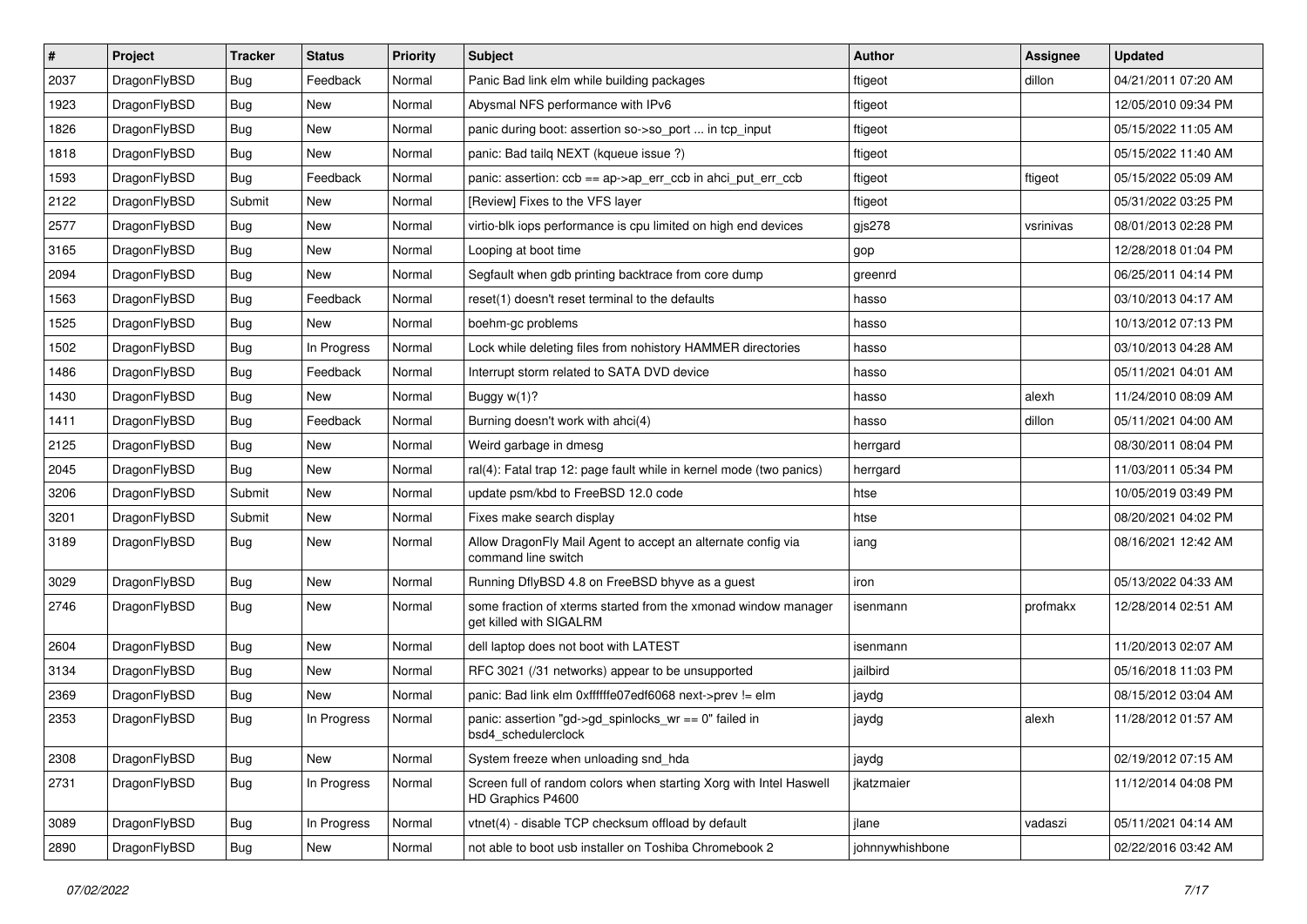| $\pmb{\#}$ | Project      | <b>Tracker</b> | <b>Status</b> | <b>Priority</b> | Subject                                                                                                    | Author        | Assignee  | <b>Updated</b>      |
|------------|--------------|----------------|---------------|-----------------|------------------------------------------------------------------------------------------------------------|---------------|-----------|---------------------|
| 2712       | DragonFlyBSD | Bug            | New           | Normal          | connect(2) returns EINVAL when retrying after ECONNREFUSED                                                 | jorisgio      |           | 08/14/2014 05:31 PM |
| 2391       | DragonFlyBSD | Bug            | In Progress   | Normal          | System lock with ahci and acpi enabled on ATI RS690 chipset with<br>SMB600 sata controller                 | jorisgio      | vadaszi   | 06/03/2015 03:51 PM |
| 2568       | DragonFlyBSD | Bug            | New           | Normal          | AHCI panic                                                                                                 | josepht       |           | 06/07/2013 05:52 PM |
| 2013       | DragonFlyBSD | Bug            | In Progress   | Normal          | oversized DMA request loop                                                                                 | josepht       |           | 05/11/2021 04:06 AM |
| 1745       | DragonFlyBSD | Bug            | Feedback      | Normal          | kmalloc panic                                                                                              | josepht       |           | 05/11/2021 04:05 AM |
| 1330       | DragonFlyBSD | Bug            | Feedback      | Normal          | Hammer, usb disk, SYNCHRONIZE CACHE failure                                                                | josepht       |           | 06/02/2014 04:56 AM |
| 1717       | DragonFlyBSD | Bug            | Feedback      | Normal          | HAMMER panic in hammer cursor down()                                                                       | josepht1      |           | 05/11/2021 04:05 AM |
| 2245       | DragonFlyBSD | Bug            | New           | Normal          | panic: assertion "ref < &td->td_toks_end" failed in lwkt_gettoken at<br>/usr/src/sys/kern/lwkt_token.c:588 | juanfra684    |           | 11/22/2011 07:41 PM |
| 2153       | DragonFlyBSD | <b>Bug</b>     | <b>New</b>    | Normal          | Too many unuseful warnings at boot                                                                         | juanfra684    |           | 10/18/2011 10:16 PM |
| 2444       | DragonFlyBSD | Bug            | <b>New</b>    | Normal          | Crash during Hammer overnight cleanup                                                                      | justin        |           | 11/04/2012 07:58 AM |
| 2090       | DragonFlyBSD | <b>Bug</b>     | Feedback      | Normal          | snd_hda does not support headphone automute                                                                | justin        |           | 03/29/2012 08:03 PM |
| 2645       | DragonFlyBSD | Bug            | New           | Normal          | panic with dsched fq and ioprio                                                                            | jyoung15      |           | 02/20/2014 07:29 AM |
| 1727       | DragonFlyBSD | Bug            | Feedback      | Normal          | CD boot panic (2.6.1) (usb?)                                                                               | kiril         |           | 05/15/2022 05:10 AM |
| 2288       | DragonFlyBSD | Bug            | Feedback      | Normal          | Random IO performance loss introduced since January 1st                                                    | lentferj      |           | 01/23/2013 04:21 PM |
| 1939       | DragonFlyBSD | Bug            | <b>New</b>    | Normal          | Panic on nightly build and stress test box                                                                 | lentferj      |           | 12/18/2010 08:41 AM |
| 1916       | DragonFlyBSD | Bug            | <b>New</b>    | Normal          | Constant crashes on x86_64 with UFS                                                                        | lentferj      |           | 11/21/2010 07:40 PM |
| 2892       | DragonFlyBSD | Bug            | New           | Normal          | swap pager:indefinite wait bufferf error                                                                   | lhmwzy        |           | 02/21/2016 10:32 PM |
| 3310       | DragonFlyBSD | Bug            | In Progress   | Normal          | NVMM+QEMU fail to boot with UEFI: Mem Assist Failed<br>[gpa=0xfffffff0]                                    | liweitianux   |           | 01/11/2022 03:22 PM |
| 3028       | DragonFlyBSD | Bug            | In Progress   | Normal          | installer: confusion of set/get disk encryption passphrase dialogs                                         | liweitianux   | tuxillo   | 06/03/2022 05:13 PM |
| 2917       | DragonFlyBSD | Bug            | <b>New</b>    | Normal          | da8: reading primary partition table: error accessing offset<br>000000000000 for 512                       | liweitianux   |           | 05/11/2021 08:43 PM |
| 2565       | DragonFlyBSD | Bug            | <b>New</b>    | Normal          | "ifconfig ix0 up" panic                                                                                    | Itpig402a     |           | 06/03/2013 05:46 AM |
| 2434       | DragonFlyBSD | Bug            | <b>New</b>    | Normal          | BTX Halted - Boot fails on USB/GUI                                                                         | lucmv         |           | 10/17/2012 08:12 PM |
| 2808       | DragonFlyBSD | <b>Bug</b>     | New           | Normal          | X freeze by switching between X and VT - results in black screen                                           | lukesky333    |           | 05/11/2021 03:55 AM |
| 2531       | DragonFlyBSD | Bug            | <b>New</b>    | Normal          | camcontrol fails to disable APM                                                                            | m.lombardi85  |           | 03/23/2013 12:28 PM |
| 2370       | DragonFlyBSD | <b>Bug</b>     | New           | Normal          | panic: ffs_valloc: dup alloc                                                                               | marino        | vsrinivas | 02/01/2013 09:28 AM |
| 2167       | DragonFlyBSD | <b>Bug</b>     | New           | Normal          | shutdown/reboot fails after uptime msg                                                                     | marino        |           | 11/28/2011 03:01 AM |
| 2092       | DragonFlyBSD | Bug            | New           | Normal          | Panic: Bad link elm 0x next->prev != elm                                                                   | masterblaster | dillon    | 12/04/2011 12:49 PM |
| 3035       | DragonFlyBSD | <b>Bug</b>     | New           | Normal          | panic: assertion "cpu >= 0 && cpu < ncpus" failed in netisr_cpuport<br>at /usr/src/sys/net/netisr2.h:87    | masu          |           | 05/11/2017 01:24 AM |
| 2809       | DragonFlyBSD | Bug            | New           | Normal          | hammer mirror-stream                                                                                       | masu          |           | 04/10/2015 12:33 AM |
| 1860       | DragonFlyBSD | <b>Bug</b>     | Feedback      | Normal          | Panic while creating UFS fs on vn(4) for initrd                                                            | matthias      |           | 02/29/2012 07:16 AM |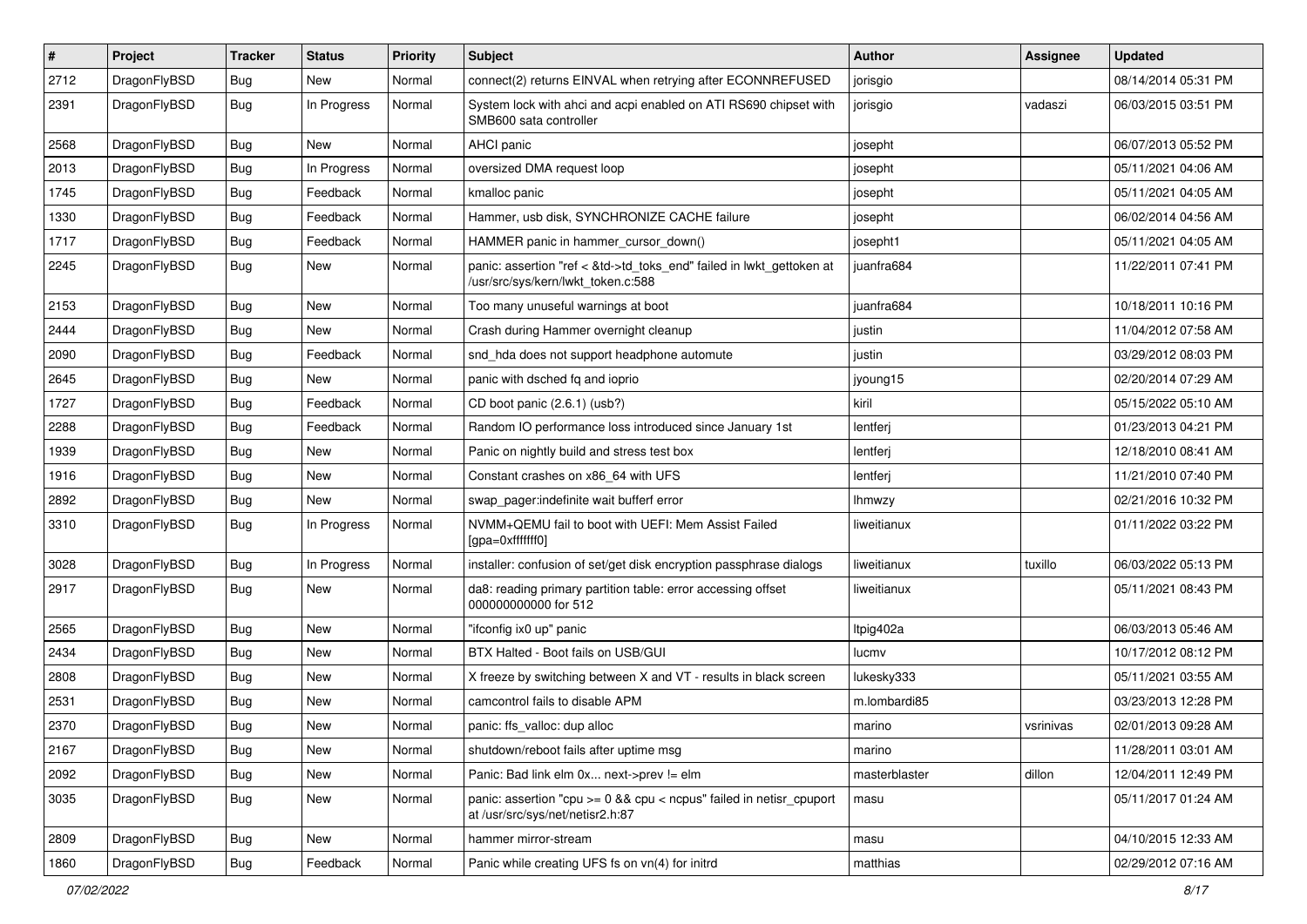| $\pmb{\#}$ | Project      | <b>Tracker</b> | <b>Status</b> | <b>Priority</b> | Subject                                                                                                            | <b>Author</b>          | <b>Assignee</b> | <b>Updated</b>      |
|------------|--------------|----------------|---------------|-----------------|--------------------------------------------------------------------------------------------------------------------|------------------------|-----------------|---------------------|
| 2067       | DragonFlyBSD | Bug            | New           | Normal          | sound/pcm: "play interrupt timeout, channel dead"                                                                  | matthiasr              |                 | 05/11/2021 03:55 AM |
| 2598       | DragonFlyBSD | Bug            | <b>New</b>    | Normal          | i386 via USB Booting                                                                                               | mbzadegan              |                 | 10/21/2013 02:28 AM |
| 2644       | DragonFlyBSD | <b>Bug</b>     | Feedback      | Normal          | 3.6.0-REL trap 9 on boot                                                                                           | memmerto               |                 | 11/27/2021 08:08 AM |
| 1293       | DragonFlyBSD | <b>Bug</b>     | New           | Normal          | 2.2.1-REL Installer Request                                                                                        | mk                     | tuxillo         | 05/11/2021 04:00 AM |
| 3317       | DragonFlyBSD | Bug            | In Progress   | Normal          | Network vtnet0 not working on Hetzner cloud                                                                        | mneumann               |                 | 06/18/2022 03:55 AM |
| 3235       | DragonFlyBSD | <b>Bug</b>     | New           | Normal          | Kernel panic in devfs vnops.c                                                                                      | mneumann               |                 | 04/28/2020 07:00 AM |
| 3222       | DragonFlyBSD | <b>Bug</b>     | New           | Normal          | gcc - undefined reference to '__atomic_load' (missing libatomic?)                                                  | mneumann               |                 | 02/08/2020 02:45 AM |
| 2972       | DragonFlyBSD | <b>Bug</b>     | <b>New</b>    | Normal          | ipfw3 "deny to me" does not work correctly                                                                         | mneumann               |                 | 12/27/2016 12:11 PM |
| 2881       | DragonFlyBSD | <b>Bug</b>     | New           | Normal          | Pulseaudio hangs/resets system when starting X11                                                                   | mneumann               |                 | 01/09/2016 03:08 AM |
| 2788       | DragonFlyBSD | Bug            | New           | Normal          | ioctl GSLICEINFO: Not working for vnode slice                                                                      | mneumann               |                 | 02/12/2015 07:49 AM |
| 3218       | DragonFlyBSD | <b>Bug</b>     | New           | Normal          | Kernel panics are not sent to comconsole when booted over EFI                                                      | mqudsi                 |                 | 12/02/2019 08:52 PM |
| 168        | DragonFlyBSD | <b>Bug</b>     | In Progress   | Normal          | Livelocked limit engaged while trying to setup IPW wireless                                                        | mschacht               | sepherosa       | 05/11/2021 04:05 AM |
| 1144       | DragonFlyBSD | <b>Bug</b>     | Feedback      | Normal          | Incorrect clock under KVM                                                                                          | msylvan                |                 | 03/09/2013 01:17 PM |
| 2104       | DragonFlyBSD | <b>Bug</b>     | New           | Normal          | network configuration seg. fault on install CD                                                                     | navratil               |                 | 07/26/2011 07:55 AM |
| 2958       | DragonFlyBSD | Bug            | Feedback      | Normal          | Hammer FS dies during pruning after massive write load                                                             | neilb                  |                 | 10/11/2016 04:20 AM |
| 2957       | DragonFlyBSD | <b>Bug</b>     | Feedback      | Normal          | swapoff -a followed by swapon -a doesn't give your swap back                                                       | neilb                  |                 | 10/09/2016 04:17 AM |
| 2098       | DragonFlyBSD | Submit         | New           | Normal          | [PATCH] correct ath man page example<br>(/usr/src/share/man/man4/ath.4)                                            | nobody                 |                 | 11/15/2011 12:27 AM |
| 3215       | DragonFlyBSD | Bug            | New           | Normal          | Hang in tcdrain(3) after write(3)                                                                                  | noloader               |                 | 11/25/2019 03:08 PM |
| 2622       | DragonFlyBSD | <b>Bug</b>     | New           | Normal          | VAIO FIT15E fn keys support                                                                                        | nonsolosoft            |                 | 12/31/2013 01:31 AM |
| 2621       | DragonFlyBSD | <b>Bug</b>     | New           | Normal          | core dump using cdrom                                                                                              | nonsolosoft            |                 | 12/27/2013 12:43 AM |
| 2412       | DragonFlyBSD | <b>Bug</b>     | <b>New</b>    | Normal          | wlan0 fails to get address via dhclient                                                                            | nonsolosoft            |                 | 08/30/2012 05:55 AM |
| 2182       | DragonFlyBSD | Bug            | New           | Normal          | if_msk PHY FIFO underrun/overflow                                                                                  | nonsolosoft            |                 | 09/03/2012 06:39 AM |
| 1193       | DragonFlyBSD | Bug            | New           | Normal          | kernel doesn't recognize cdrom drive                                                                               | nonsolosoft            |                 | 01/25/2014 09:11 PM |
| 3052       | DragonFlyBSD | <b>Bug</b>     | New           | Normal          | panic DragonFly v4.8.1-RELEASE by mounting a malformed NTFS<br>image [64.000]                                      | open.source@ribose.com |                 | 08/14/2017 03:22 AM |
| 3051       | DragonFlyBSD | Bug            | New           | Normal          | panic DragonFly v4.8.1-RELEASE by mounting a malformed NTFS<br>image [12.000]                                      | open.source@ribose.com |                 | 08/14/2017 03:20 AM |
| 3049       | DragonFlyBSD | Bug            | New           | Normal          | panic DragonFly v4.8.1-RELEASE by mounting a malformed<br>msdosfs image [12.128]                                   | open.source@ribose.com |                 | 08/14/2017 02:53 AM |
| 2802       | DragonFlyBSD | <b>Bug</b>     | New           | Normal          | USB Wifi urtwn0 crash from cd boot                                                                                 | opvalues               |                 | 03/10/2015 01:07 AM |
| 2799       | DragonFlyBSD | <b>Bug</b>     | New           | Normal          | Fatal trap 12 caused by moused(8) -p /dev/cual0                                                                    | opvalues               |                 | 03/04/2015 11:01 PM |
| 3152       | DragonFlyBSD | <b>Bug</b>     | Feedback      | Normal          | Console's size in ttyv0 and single user mode is sticking to 80x25,<br>while ttyv1 can make use of the whole screen | overtime               |                 | 02/24/2019 01:08 AM |
| 2874       | DragonFlyBSD | Bug            | New           | Normal          | make world DESTDIR=/emptydir fails                                                                                 | pascii                 |                 | 12/25/2015 07:04 AM |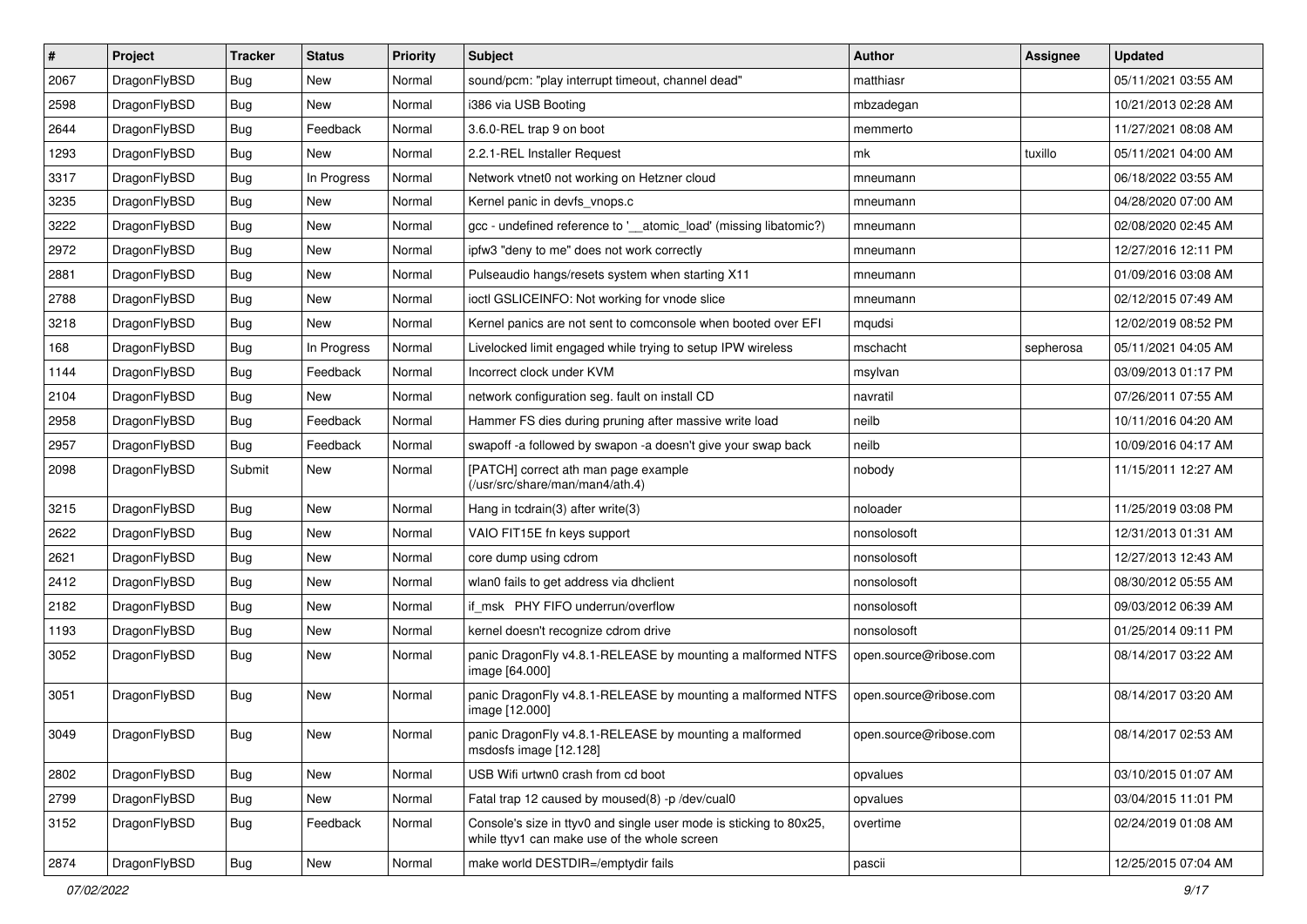| $\sharp$ | Project      | <b>Tracker</b> | <b>Status</b> | <b>Priority</b> | Subject                                                                                                        | <b>Author</b> | Assignee | <b>Updated</b>      |
|----------|--------------|----------------|---------------|-----------------|----------------------------------------------------------------------------------------------------------------|---------------|----------|---------------------|
| 2898     | DragonFlyBSD | <b>Bug</b>     | New           | Normal          | <b>HAMMER</b> panic                                                                                            | pavalos       |          | 11/03/2018 07:05 AM |
| 2526     | DragonFlyBSD | <b>Bug</b>     | New           | Normal          | hammer cleanup doesn't run on first day of DST                                                                 | pavalos       |          | 10/18/2016 05:28 PM |
| 2248     | DragonFlyBSD | <b>Bug</b>     | New           | Normal          | sysctl panic                                                                                                   | pavalos       |          | 11/23/2011 06:23 PM |
| 2199     | DragonFlyBSD | <b>Bug</b>     | New           | Normal          | screen segfaults if utmpx isn't present                                                                        | pavalos       |          | 11/15/2011 10:52 PM |
| 2099     | DragonFlyBSD | <b>Bug</b>     | New           | Normal          | page fault panic in vm system                                                                                  | pavalos       |          | 07/10/2011 08:51 AM |
| 2048     | DragonFlyBSD | <b>Bug</b>     | <b>New</b>    | Normal          | panic: ffs sync: rofs mod                                                                                      | pavalos       |          | 04/12/2011 05:45 AM |
| 2008     | DragonFlyBSD | <b>Bug</b>     | New           | Normal          | lwkt_setcpu_remote: td->td_flags 00800621 console flood                                                        | pavalos       |          | 03/06/2011 09:37 PM |
| 1969     | DragonFlyBSD | <b>Bug</b>     | <b>New</b>    | Normal          | pf-related network problem                                                                                     | pavalos       | lentferj | 02/01/2011 06:57 PM |
| 1949     | DragonFlyBSD | <b>Bug</b>     | New           | Normal          | iwn panic                                                                                                      | pavalos       |          | 01/30/2011 03:21 AM |
| 1946     | DragonFlyBSD | <b>Bug</b>     | <b>New</b>    | Normal          | ieee80211 panic                                                                                                | pavalos       | josepht  | 01/27/2011 06:00 PM |
| 1769     | DragonFlyBSD | <b>Bug</b>     | New           | Normal          | panic: assertion: _tp->tt_msg->tt_cpuid == mycpuid in<br>tcp_callout_active                                    | pavalos       | sjg      | 05/15/2022 11:07 AM |
| 3226     | DragonFlyBSD | <b>Bug</b>     | <b>New</b>    | Normal          | Xorg freezes in vm: thread stuck in "objtrm1"                                                                  | peeter        |          | 04/08/2020 02:10 AM |
| 2970     | DragonFlyBSD | <b>Bug</b>     | <b>New</b>    | Normal          | kernel 4.7: "Is -I" causes panic on UDF filesystem: "bgetvp -<br>overlapping buffer"                           | peeter        |          | 12/21/2016 02:46 AM |
| 1943     | DragonFlyBSD | <b>Bug</b>     | <b>New</b>    | Normal          | hammer assertion panic                                                                                         | peter         |          | 12/27/2010 12:45 AM |
| 1990     | DragonFlyBSD | <b>Bug</b>     | New           | Normal          | /mnt too large to mount                                                                                        | peur.neu      |          | 02/16/2011 11:24 PM |
| 1951     | DragonFlyBSD | <b>Bug</b>     | <b>New</b>    | Normal          | dma timeouts at phyaddr on a good hdd                                                                          | peur.neu      |          | 01/04/2011 07:12 AM |
| 3247     | DragonFlyBSD | <b>Bug</b>     | New           | Normal          | Kernel panic doing nothing much                                                                                | phma          |          | 09/12/2020 11:40 PM |
| 2816     | DragonFlyBSD | <b>Bug</b>     | New           | Normal          | A multitasking process being debugged can get stuck                                                            | phma          |          | 05/19/2015 03:57 AM |
| 2611     | DragonFlyBSD | <b>Bug</b>     | New           | Normal          | Change in IP address results in network not working                                                            | phma          |          | 12/05/2013 07:55 PM |
| 2557     | DragonFlyBSD | <b>Bug</b>     | New           | Normal          | stock 3.4.1 kernel halts during booting if dm and dm_target_crypt<br>are loaded and RAID controller is present | phma          |          | 05/12/2013 10:38 PM |
| 2389     | DragonFlyBSD | <b>Bug</b>     | New           | Normal          | computer crashed while listing processes                                                                       | phma          |          | 06/18/2012 02:49 PM |
| 2387     | DragonFlyBSD | <b>Bug</b>     | New           | Normal          | hammer ignores -t during dedup                                                                                 | phma          |          | 06/17/2012 12:30 PM |
| 2331     | DragonFlyBSD | <b>Bug</b>     | New           | Normal          | reading mouse mode from unopen file descriptor hangs mouse<br>driver                                           | phma          |          | 03/14/2012 09:43 AM |
| 2311     | DragonFlyBSD | <b>Bug</b>     | New           | Normal          | Xorg crash having something to do with drm                                                                     | phma          |          | 02/22/2012 09:59 AM |
| 2306     | DragonFlyBSD | Bug            | New           | Normal          | a crash starts the kernel debugger in text mode, but just reboots in $X \mid p$ hma                            |               |          | 02/11/2012 08:02 PM |
| 1559     | DragonFlyBSD | <b>Bug</b>     | New           | Normal          | kernel trap                                                                                                    | phma          |          | 11/27/2021 08:43 AM |
| 3302     | DragonFlyBSD | <b>Bug</b>     | <b>New</b>    | Normal          | Will not boot on System76 Lemur Pro (lemp10)                                                                   | piecuch       |          | 11/03/2021 10:21 AM |
| 3298     | DragonFlyBSD | <b>Bug</b>     | <b>New</b>    | Normal          | Running "w" and having logged in via XDM through VNC, "w" prints<br>an extra error message                     | piecuch       |          | 10/25/2021 09:16 AM |
| 3239     | DragonFlyBSD | Bug            | <b>New</b>    | Normal          | unable to SIGKILL glitched emacs                                                                               | piecuch       |          | 05/26/2020 03:30 AM |
| 3238     | DragonFlyBSD | Bug            | New           | Normal          | race conditions when printing from vkernel console                                                             | piecuch       |          | 05/19/2020 02:50 PM |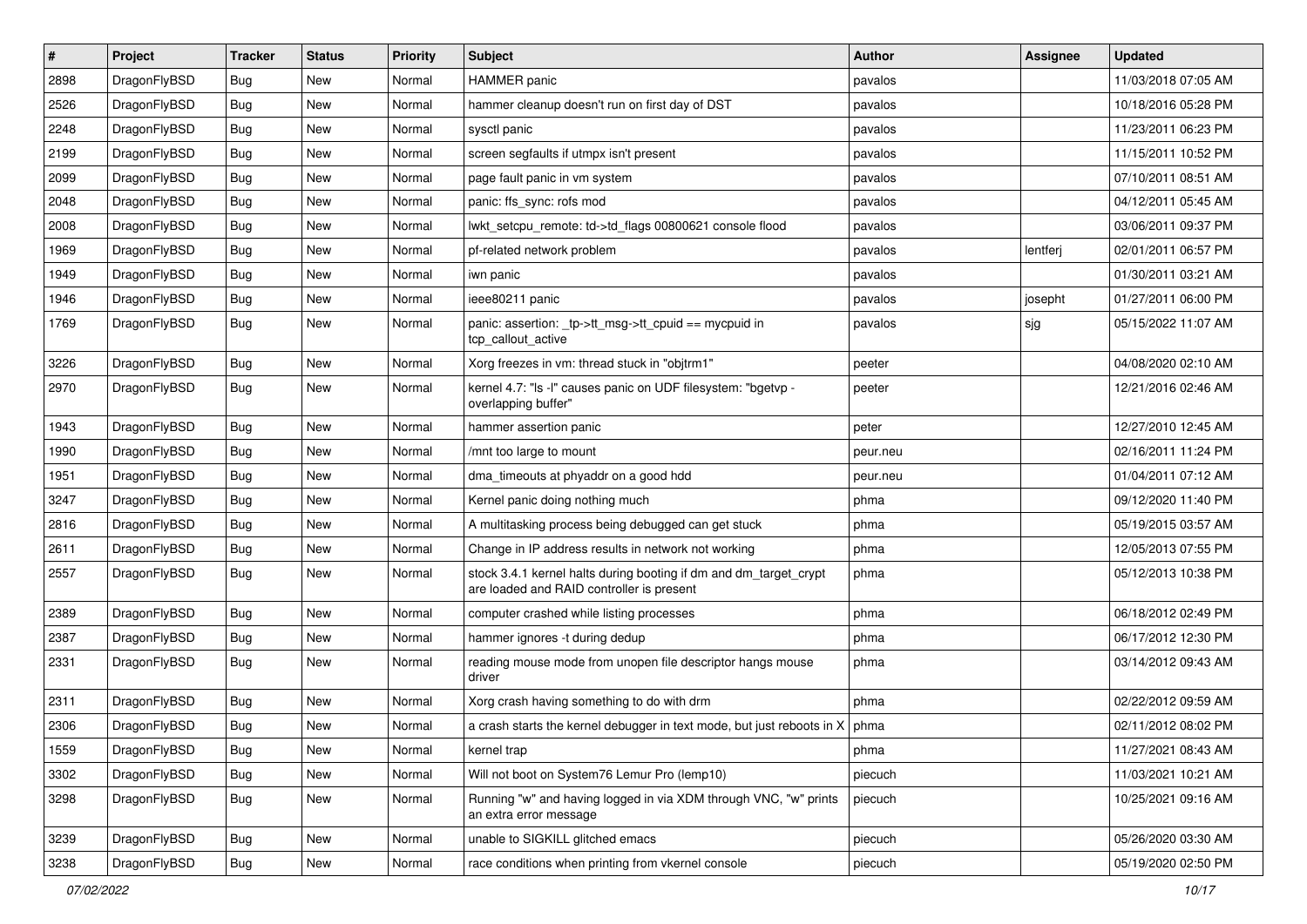| $\vert$ # | Project      | <b>Tracker</b> | <b>Status</b> | <b>Priority</b> | <b>Subject</b>                                                                                                                                                                                    | Author       | Assignee | <b>Updated</b>      |
|-----------|--------------|----------------|---------------|-----------------|---------------------------------------------------------------------------------------------------------------------------------------------------------------------------------------------------|--------------|----------|---------------------|
| 2496      | DragonFlyBSD | Bug            | <b>New</b>    | Normal          | NTFS malloc limit exceeded                                                                                                                                                                        | plasmob      | tuxillo  | 02/19/2013 08:47 AM |
| 3245      | DragonFlyBSD | <b>Bug</b>     | <b>New</b>    | Normal          | panic: free: guard1x fail, i915 load from loader.conf                                                                                                                                             | polachok     |          | 08/21/2020 10:36 AM |
| 1101      | DragonFlyBSD | <b>Bug</b>     | Feedback      | Normal          | ohci related panic                                                                                                                                                                                | polachok     |          | 05/11/2021 04:00 AM |
| 1577      | DragonFlyBSD | <b>Bug</b>     | Feedback      | Normal          | panic: assertion: leaf->base.obj_id == ip->obj_id in<br>hammer_ip_delete_range                                                                                                                    | qhwt+dfly    |          | 05/11/2021 04:01 AM |
| 1387      | DragonFlyBSD | <b>Bug</b>     | Feedback      | Normal          | zero-size malloc and ps: kvm getprocs: Bad address                                                                                                                                                | qhwt+dfly    |          | 05/11/2021 04:00 AM |
| 1368      | DragonFlyBSD | Bug            | In Progress   | Normal          | suspend signal race?                                                                                                                                                                              | qhwt+dfly    |          | 05/11/2021 03:51 AM |
| 570       | DragonFlyBSD | <b>Bug</b>     | Feedback      | Normal          | 1.8.x: ACPI problems                                                                                                                                                                              | qhwt+dfly    |          | 06/02/2014 03:45 AM |
| 1942      | DragonFlyBSD | Bug            | <b>New</b>    | Normal          | locking against myself in getcacheblk()?                                                                                                                                                          | qhwt.dfly    |          | 05/31/2022 02:15 PM |
| 1917      | DragonFlyBSD | <b>Bug</b>     | New           | Normal          | panic: assertion: (RB_EMPTY(&ip->rec_tree) && (ip->flags &<br>HAMMER_INODE_XDIRTY) == 0)    (!RB_EMPTY(&ip->rec_tree)<br>&& (ip->flags & HAMMER_INODE_XDIRTY) != 0) in<br>hammer_flush_inode_done | qhwt.dfly    |          | 11/24/2010 03:23 AM |
| 1876      | DragonFlyBSD | <b>Bug</b>     | <b>New</b>    | Normal          | devfs in jail + logging out from console( $t$ tyv1+) -> panic                                                                                                                                     | qhwt.dfly    | tuxillo  | 05/31/2022 03:24 PM |
| 2371      | DragonFlyBSD | Bug            | <b>New</b>    | Normal          | Timezone problem with America/Sao Paulo                                                                                                                                                           | raitech      |          | 05/17/2012 01:42 PM |
| 1560      | DragonFlyBSD | <b>Bug</b>     | Feedback      | Normal          | Unable to modify partition table on ThinkPad T61p during install                                                                                                                                  | rehsack      |          | 01/15/2015 08:57 AM |
| 3313      | DragonFlyBSD | Bug            | New           | Normal          | Can't boot from my live USB at all. The kernel loading process<br>hangs.                                                                                                                          | rempas       |          | 06/03/2022 12:16 AM |
| 2822      | DragonFlyBSD | <b>Bug</b>     | New           | Normal          | USB 3.0 stick throws "reading primary partition table: error<br>accessing offset 000[] for 152" error, while the stick works on any<br>other OS I tested                                          | revuwa       | profmakx | 06/29/2015 05:56 AM |
| 1836      | DragonFlyBSD | <b>Bug</b>     | <b>New</b>    | Normal          | Incorrect TCP checksum show up in tcpdump                                                                                                                                                         | robgar1      |          | 05/15/2022 11:22 AM |
| 2430      | DragonFlyBSD | Bug            | New           | Normal          | Alternate Password Hash method                                                                                                                                                                    | robin.carey1 |          | 10/07/2012 06:28 AM |
| 2138      | DragonFlyBSD | Bug            | <b>New</b>    | Normal          | > 100% CPU usage                                                                                                                                                                                  | robin.carey1 |          | 09/26/2011 12:20 PM |
| 2626      | DragonFlyBSD | Bug            | New           | Normal          | iwn driver drops with error: "firmware error 'iwn intr: fatal firmware<br>error""                                                                                                                 | rodyaj       |          | 01/09/2014 05:50 AM |
| 2738      | DragonFlyBSD | <b>Bug</b>     | New           | Normal          | Hammer: Strange behavior when trying to recover old version of<br>moved file                                                                                                                      | roland       |          | 11/20/2014 08:02 AM |
| 3141      | DragonFlyBSD | Bug            | <b>New</b>    | Normal          | dhclient blocks boot process                                                                                                                                                                      | rowo         |          | 12/16/2018 11:01 AM |
| 2080      | DragonFlyBSD | <b>Bug</b>     | <b>New</b>    | Normal          | panic: lockmgr thrd sleep: called from interrupt, ipi, or hard code<br>section                                                                                                                    | rumcic       |          | 05/30/2011 05:06 PM |
| 2072      | DragonFlyBSD | Bug            | New           | Normal          | Fatal trap 12: stopped at lwkt_send_ipiq3                                                                                                                                                         | rumcic       |          | 05/17/2011 04:12 AM |
| 1975      | DragonFlyBSD | <b>Bug</b>     | New           | Normal          | Applications seg fault in select() and poll()                                                                                                                                                     | rumcic       |          | 05/31/2022 02:58 PM |
| 1874      | DragonFlyBSD | Bug            | New           | Normal          | mpd listening on all IPs, accepting only on one                                                                                                                                                   | rumcic       |          | 05/08/2011 01:01 PM |
| 1873      | DragonFlyBSD | <b>Bug</b>     | New           | Normal          | Panic upon usb mouse detach and reattaching                                                                                                                                                       | rumcic       |          | 02/01/2011 09:53 AM |
| 1580      | DragonFlyBSD | <b>Bug</b>     | Feedback      | Normal          | Panic (Fatal trap 12: page fault while in kernel mode) while playing<br>with pf and netif names                                                                                                   | rumcic       |          | 12/21/2018 01:21 AM |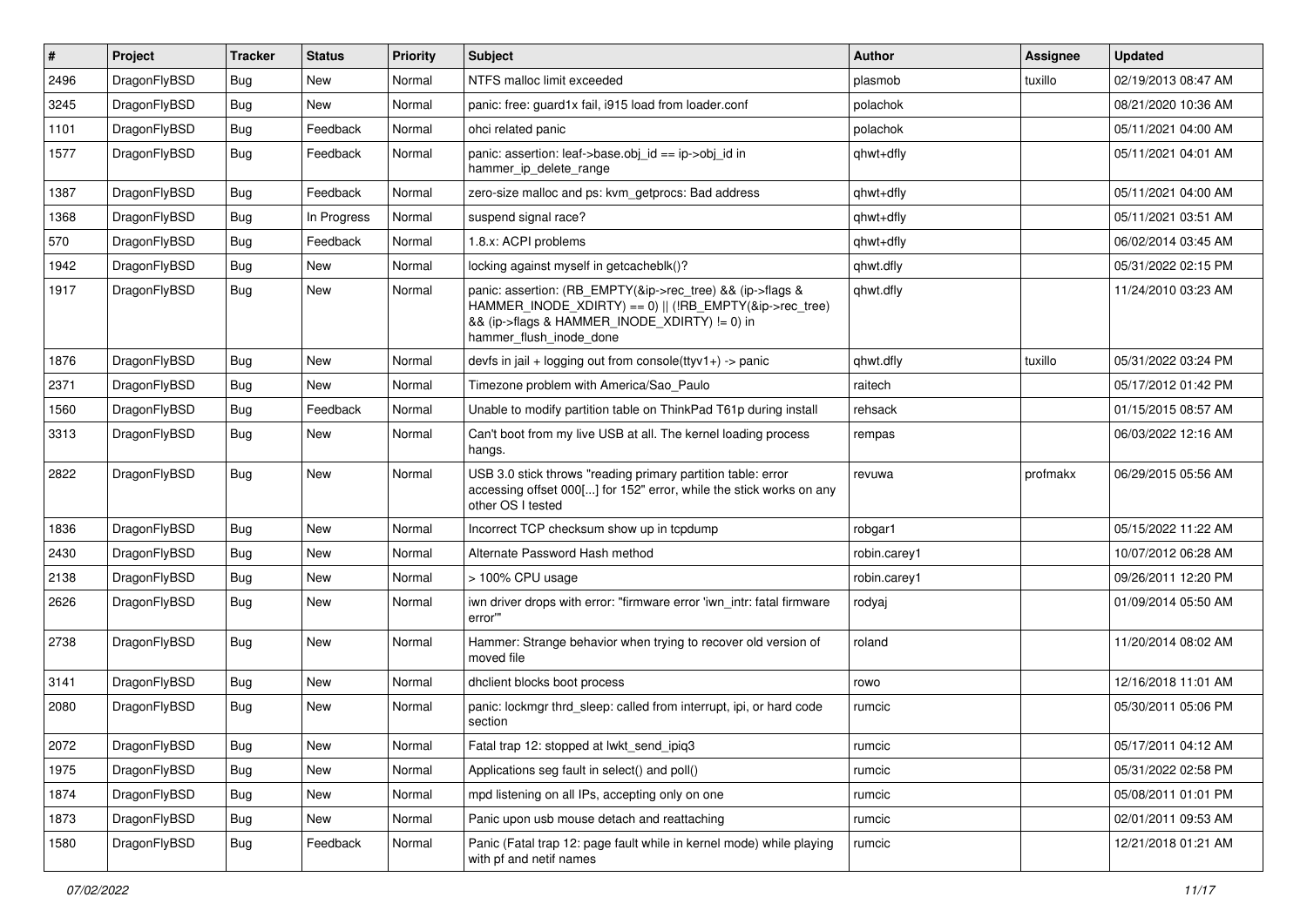| #    | Project      | <b>Tracker</b> | <b>Status</b> | <b>Priority</b> | <b>Subject</b>                                                                       | <b>Author</b> | Assignee | <b>Updated</b>      |
|------|--------------|----------------|---------------|-----------------|--------------------------------------------------------------------------------------|---------------|----------|---------------------|
| 1489 | DragonFlyBSD | Bug            | Feedback      | Normal          | panic: ufs_dirbad: bad dir                                                           | rumcic        |          | 03/10/2013 04:34 AM |
| 1250 | DragonFlyBSD | <b>Bug</b>     | Feedback      | Normal          | Panic upon plugging an USB flash drive into the machine                              | rumcic        |          | 03/10/2013 05:17 AM |
| 1249 | DragonFlyBSD | <b>Bug</b>     | Feedback      | Normal          | panic: ffs vfree: freeing free inode                                                 | rumcic        |          | 03/10/2013 05:13 AM |
| 1218 | DragonFlyBSD | Bug            | In Progress   | Normal          | panic: assertion: error == 0 in hammer_start_transaction                             | rumcic        |          | 05/11/2021 04:00 AM |
| 998  | DragonFlyBSD | Bug            | In Progress   | Normal          | Unconfiguring a vn while it is mounted                                               | rumcic        | tuxillo  | 05/11/2021 04:00 AM |
| 1192 | DragonFlyBSD | Submit         | <b>New</b>    | Normal          | KKASSERTs in sys/kern/uipc_{msg,socket}.c are too strict                             | rumcic        |          | 05/11/2021 04:07 AM |
| 2316 | DragonFlyBSD | Bug            | <b>New</b>    | Normal          | Ungraceful invalid password handling for adding a new user in the<br>installer       | rune          |          | 04/27/2012 11:23 PM |
| 2549 | DragonFlyBSD | <b>Bug</b>     | In Progress   | Normal          | netgraph7: Kernel page fault.                                                        | russiane39    | nant     | 05/10/2013 11:20 PM |
| 3047 | DragonFlyBSD | <b>Bug</b>     | <b>New</b>    | Normal          | HAMMER critical write error                                                          | samuel        |          | 06/19/2019 09:50 AM |
| 2123 | DragonFlyBSD | <b>Bug</b>     | <b>New</b>    | Normal          | hammer is losing files                                                               | schmir        |          | 08/30/2011 07:56 PM |
| 2100 | DragonFlyBSD | Bug            | Feedback      | Normal          | devfs related panic                                                                  | sepherosa     | alexh    | 07/10/2011 02:29 PM |
| 2042 | DragonFlyBSD | <b>Bug</b>     | <b>New</b>    | Normal          | kernel panic, when run boot0cfg                                                      | sepherosa     |          | 05/31/2022 03:01 PM |
| 1944 | DragonFlyBSD | Bug            | <b>New</b>    | Normal          | panic: backing_object 0xdea7b258 was somehow re-referenced<br>during collapse!       | sepherosa     |          | 12/27/2010 02:06 AM |
| 2924 | DragonFlyBSD | <b>Bug</b>     | <b>New</b>    | Normal          | cat -v fails to tag characters in extended table with M- prefix with<br>some locales | sevan         |          | 07/11/2016 07:18 AM |
| 3160 | DragonFlyBSD | Submit         | In Progress   | Normal          | State the implementation difference in pkill/pgrep manual                            | sevan         | tuxillo  | 06/03/2022 05:15 PM |
| 2933 | DragonFlyBSD | Submit         | <b>New</b>    | Normal          | Remove unix domain socket support from cat(1)                                        | sevan         |          | 08/01/2016 08:10 PM |
| 2124 | DragonFlyBSD | Bug            | <b>New</b>    | Normal          | getty repeating too quickly on port /dev/ttyv0                                       | sgeorge.ml    |          | 09/01/2011 04:28 AM |
| 2891 | DragonFlyBSD | Bug            | <b>New</b>    | Normal          | Kernel panic in IEEE802.11 related code                                              | shamaz        |          | 05/29/2016 05:49 PM |
| 2863 | DragonFlyBSD | <b>Bug</b>     | <b>New</b>    | Normal          | HAMMER synch tid is zero                                                             | shamaz        |          | 12/12/2015 11:24 PM |
| 2820 | DragonFlyBSD | <b>Bug</b>     | <b>New</b>    | Normal          | TP-Link USB Wi-Fi adapter cannot be reattached to the system                         | shamaz        |          | 05/22/2015 09:45 PM |
| 1961 | DragonFlyBSD | <b>Bug</b>     | <b>New</b>    | Normal          | Can't create dump from DDB                                                           | shamaz        |          | 01/29/2011 09:02 PM |
| 1935 | DragonFlyBSD | <b>Bug</b>     | <b>New</b>    | Normal          | mouse does not work after switching between x and console                            | shamaz        |          | 12/13/2010 10:06 AM |
| 1884 | DragonFlyBSD | <b>Bug</b>     | <b>New</b>    | Normal          | System completely freezes while listening music (devbuf: malloc<br>limit exceeded)   | shamaz        |          | 01/24/2011 05:00 PM |
| 2061 | DragonFlyBSD | Bug            | <b>New</b>    | Normal          | USB keyboard boot panic                                                              | sjg           |          | 05/04/2012 12:20 AM |
| 1786 | DragonFlyBSD | <b>Bug</b>     | <b>New</b>    | Normal          | Calling NULL function pointer initiates panic loop                                   | sjg           |          | 10/11/2010 05:28 PM |
| 1302 | DragonFlyBSD | <b>Bug</b>     | In Progress   | Normal          | Checkpoint regression?                                                               | sjg           | sjg      | 07/10/2013 05:22 PM |
| 1964 | DragonFlyBSD | Bug            | New           | Normal          | iwn (panic assertion : wlan_assert_serialized)                                       | sjmm.ptr      | josepht  | 02/01/2011 12:57 PM |
| 2936 | DragonFlyBSD | <b>Bug</b>     | New           | Normal          | loader.efi crashes while loading kernel                                              | spaceille     |          | 08/20/2016 06:17 AM |
| 2587 | DragonFlyBSD | <b>Bug</b>     | New           | Normal          | SATA DVD writer not detected by DragonFly                                            | srussell      |          | 09/04/2020 08:55 AM |
| 2586 | DragonFlyBSD | <b>Bug</b>     | New           | Normal          | pf: "modulate" state seems problematic                                               | srussell      |          | 09/25/2013 07:36 PM |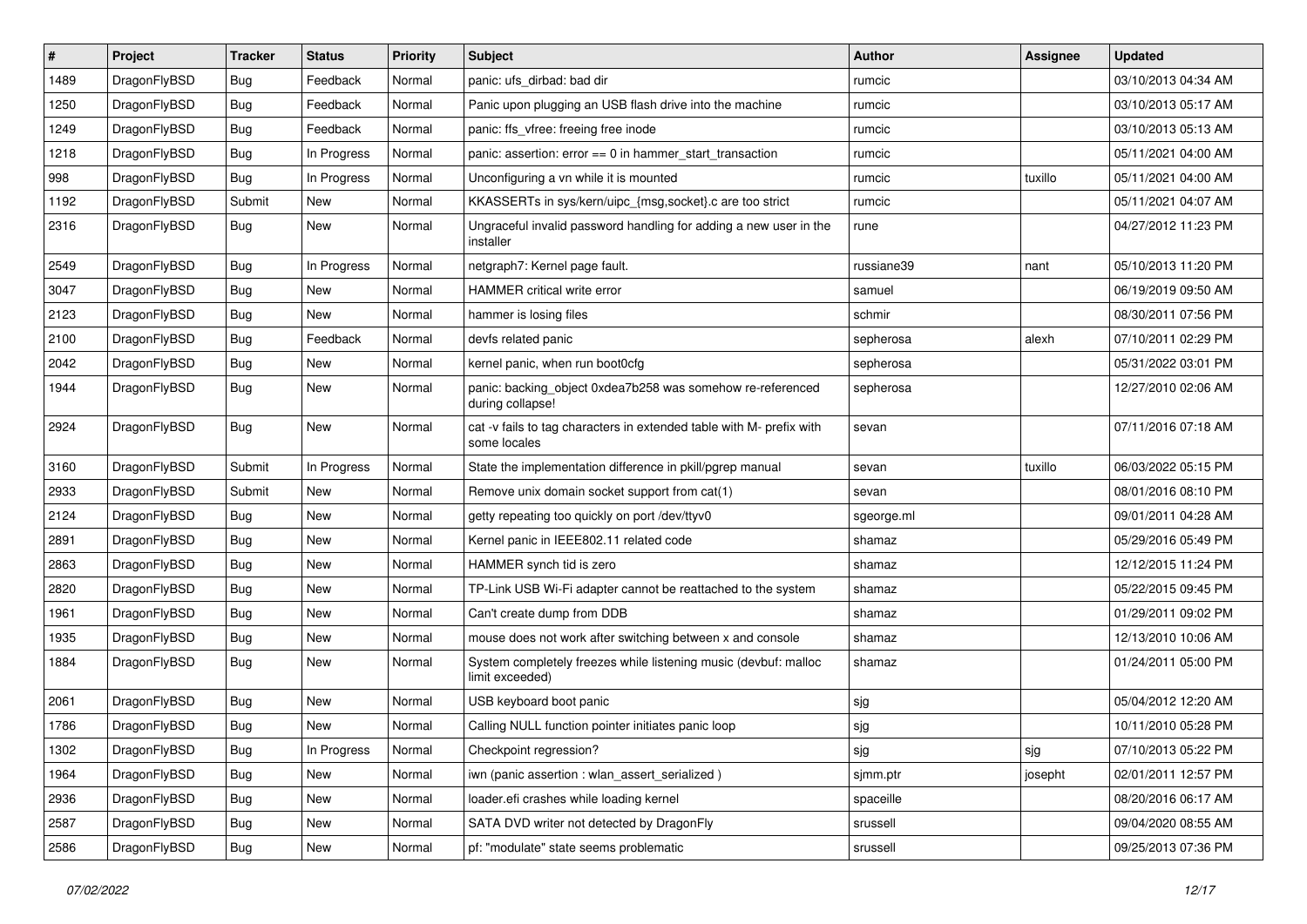| $\sharp$ | Project      | <b>Tracker</b> | <b>Status</b> | <b>Priority</b> | Subject                                                                                                  | <b>Author</b>     | Assignee | <b>Updated</b>      |
|----------|--------------|----------------|---------------|-----------------|----------------------------------------------------------------------------------------------------------|-------------------|----------|---------------------|
| 2077     | DragonFlyBSD | <b>Bug</b>     | New           | Normal          | USB devices conflicting                                                                                  | srussell          |          | 05/17/2011 05:12 PM |
| 2055     | DragonFlyBSD | <b>Bug</b>     | New           | Normal          | $ssh + IPV6 + bridge \Rightarrow connection freezes$                                                     | steve             |          | 04/24/2011 07:13 PM |
| 2004     | DragonFlyBSD | <b>Bug</b>     | New           | Normal          | LWKT_WAIT_IPIQ panic                                                                                     | steve             |          | 03/08/2011 05:46 PM |
| 2082     | DragonFlyBSD | <b>Bug</b>     | New           | Normal          | dfbsd 2.10.1 amd64 - mc port build error with 'bmake bin-install'                                        | sun-doctor        |          | 05/25/2011 07:18 PM |
| 2509     | DragonFlyBSD | <b>Bug</b>     | <b>New</b>    | Normal          | Redefinition of DIRBLKSIZ in restore(8)                                                                  | swildner          |          | 06/04/2022 04:40 AM |
| 1913     | DragonFlyBSD | <b>Bug</b>     | New           | Normal          | panic: assertion: ip->flush state != HAMMER FST FLUSH in<br>hammer_flush_inode_core                      | swildner          |          | 11/20/2010 05:27 PM |
| 1907     | DragonFlyBSD | <b>Bug</b>     | <b>New</b>    | Normal          | Hammer crash in hammer_flusher_flush()                                                                   | swildner          |          | 11/11/2010 05:07 AM |
| 243      | DragonFlyBSD | <b>Bug</b>     | Feedback      | Normal          | weird behavior in the shell                                                                              | swildner          |          | 05/31/2022 02:51 PM |
| 3217     | DragonFlyBSD | <b>Bug</b>     | <b>New</b>    | Normal          | rescue tools: make install fails if rescue folder doesn't exist                                          | t_dfbsd           |          | 11/27/2019 08:16 PM |
| 3036     | DragonFlyBSD | <b>Bug</b>     | <b>New</b>    | Normal          | panic in icmp redirect start() ASSERT IN NETISR(0)                                                       | tautolog          |          | 05/11/2017 07:27 PM |
| 3135     | DragonFlyBSD | Submit         | New           | Normal          | Add EVFILT_RECV and EVFILT_SEND                                                                          | tautolog          |          | 05/25/2018 09:59 PM |
| 2921     | DragonFlyBSD | Submit         | New           | Normal          | Allow moused to accept userland mouse events                                                             | tautolog          |          | 05/11/2021 04:08 AM |
| 2609     | DragonFlyBSD | <b>Bug</b>     | New           | Normal          | master: panic: assertion<br>"LWKT_TOKEN_HELD_ANY(vm_object_token(object))" failed in<br>swp pager lookup | thomas.nikolajsen |          | 11/28/2013 11:36 AM |
| 2436     | DragonFlyBSD | <b>Bug</b>     | New           | Normal          | panic: assertion "lp->lwp_qcpu == dd->cpuid" failed in<br>dfly_acquire_curproc                           | thomas.nikolajsen |          | 01/23/2013 11:07 AM |
| 1984     | DragonFlyBSD | <b>Bug</b>     | New           | Normal          | hammer mount fails after crash - HAMMER: FIFO record bad head<br>signature                               | thomas.nikolajsen |          | 03/08/2011 06:57 PM |
| 2459     | DragonFlyBSD | Bug            | Feedback      | Normal          | apic problems with HP Probook 4510s                                                                      | thowe             |          | 11/27/2021 08:22 AM |
| 3316     | DragonFlyBSD | <b>Bug</b>     | New           | Normal          | hammer2 dirent create() allows creating >1 dirents with the same<br>name                                 | tkusumi           |          | 06/05/2022 12:35 PM |
| 3269     | DragonFlyBSD | <b>Bug</b>     | In Progress   | Normal          | Is double-buffer'd buf still required by HAMMER2?                                                        | tkusumi           |          | 05/12/2021 04:09 PM |
| 3249     | DragonFlyBSD | <b>Bug</b>     | <b>New</b>    | Normal          | HAMMER2 fsync(2) not working properly                                                                    | tkusumi           |          | 09/21/2020 07:07 AM |
| 3246     | DragonFlyBSD | <b>Bug</b>     | New           | Normal          | HAMMER2 unable to handle ENOSPC properly                                                                 | tkusumi           |          | 09/04/2020 11:11 AM |
| 3184     | DragonFlyBSD | <b>Bug</b>     | <b>New</b>    | Normal          | tsleep(9) return value when PCATCH specified                                                             | tkusumi           |          | 04/03/2019 06:49 AM |
| 2857     | DragonFlyBSD | <b>Bug</b>     | New           | Normal          | hammer stalls via bitcoin-gt                                                                             | tkusumi           |          | 11/30/2015 06:52 AM |
| 3312     | DragonFlyBSD | Submit         | New           | Normal          | hammer2: redundant chain modify after chain creation                                                     | tkusumi           |          | 05/15/2022 01:35 PM |
| 3142     | DragonFlyBSD | Submit         | <b>New</b>    | Normal          | lib/libdmsg: Unbreak using new API EVP CIPHER CTX new()                                                  | tkusumi           |          | 07/08/2018 04:18 AM |
| 2812     | DragonFlyBSD | <b>Bug</b>     | New           | Normal          | Panic on Intel DE3815TYKHE                                                                               | tmorp             |          | 05/14/2015 03:14 PM |
| 2473     | DragonFlyBSD | <b>Bug</b>     | New           | Normal          | Kernel crash when trying to up the wpi0 device (Dfly<br>v3.3.0.758.g47388-DEVELOPMENT)                   | tomaz             |          | 02/24/2014 08:50 AM |
| 1579     | DragonFlyBSD | <b>Bug</b>     | Feedback      | Normal          | dfly 2.4.1 does not like HP DL360G4p and Smart Array 6400 with<br>MSA20                                  | tomaz.borstnar    | tuxillo  | 06/02/2014 02:44 PM |
| 1282     | DragonFlyBSD | Bug            | Feedback      | Normal          | panic (trap 12) when booting SMP kernel on Atom 330 (dual core)                                          | tomaz.borstnar    |          | 05/11/2021 04:00 AM |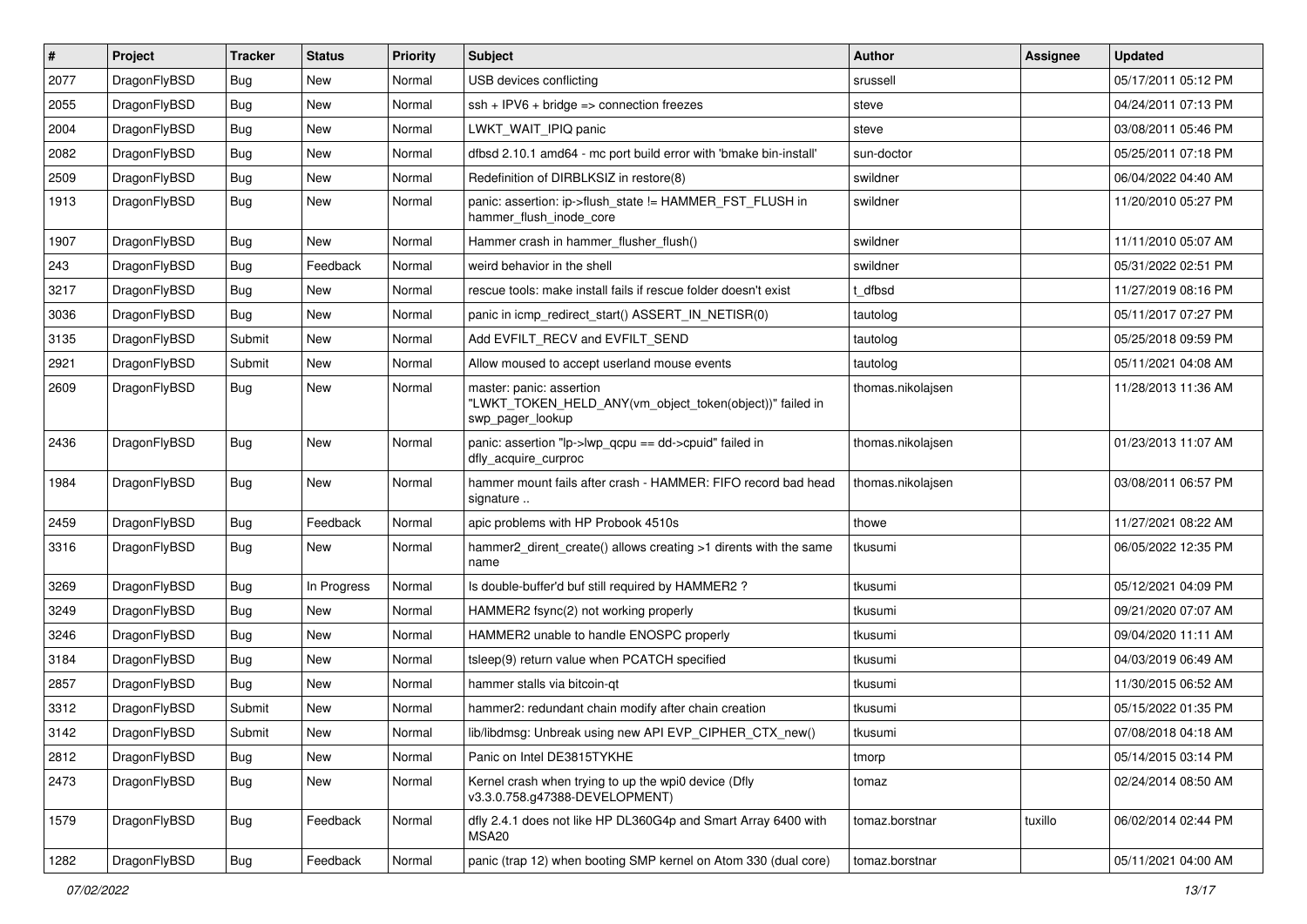| $\vert$ # | <b>Project</b> | <b>Tracker</b> | <b>Status</b> | Priority | <b>Subject</b>                                                                               | Author     | Assignee | <b>Updated</b>      |
|-----------|----------------|----------------|---------------|----------|----------------------------------------------------------------------------------------------|------------|----------|---------------------|
| 3319      | DragonFlyBSD   | Bug            | <b>New</b>    | Normal   | setproctitle() calls can change effect of later setproctitle() calls                         | tonyc      |          | 06/29/2022 06:10 PM |
| 3252      | DragonFlyBSD   | Bug            | New           | Normal   | tcsetattr/tcgetattr set errno incorrectly on non-TTY                                         | tonyc      |          | 10/26/2020 09:34 PM |
| 806       | DragonFlyBSD   | <b>Bug</b>     | Feedback      | Normal   | boot error on MacBook                                                                        | tralamazza |          | 06/04/2022 05:28 AM |
| 3231      | DragonFlyBSD   | Bug            | New           | Normal   | wifi drops on 5.8                                                                            | tse        |          | 04/06/2020 05:08 AM |
| 3225      | DragonFlyBSD   | Bug            | <b>New</b>    | Normal   | nfsd freeze when using gemu                                                                  | tse        |          | 03/17/2020 11:52 AM |
| 3208      | DragonFlyBSD   | <b>Bug</b>     | <b>New</b>    | Normal   | Crash related to nfsd                                                                        | tse        |          | 06/11/2020 05:52 AM |
| 3199      | DragonFlyBSD   | <b>Bug</b>     | New           | Normal   | PFS label not found panic                                                                    | tse        |          | 08/21/2019 03:51 AM |
| 3197      | DragonFlyBSD   | Bug            | New           | Normal   | DragonFly upgrades                                                                           | tse        |          | 04/18/2020 04:18 PM |
| 3170      | DragonFlyBSD   | <b>Bug</b>     | New           | Normal   | repeatable nfsd crash                                                                        | tse        |          | 06/11/2020 05:52 AM |
| 3314      | DragonFlyBSD   | Bug            | New           | Normal   | Bring virtio console(4) from FreeBSD                                                         | tuxillo    | tuxillo  | 05/29/2022 08:24 AM |
| 3295      | DragonFlyBSD   | <b>Bug</b>     | In Progress   | Normal   | Adapt devel/libvirt for nvmm                                                                 | tuxillo    | tuxillo  | 11/03/2021 04:56 PM |
| 3196      | DragonFlyBSD   | <b>Bug</b>     | <b>New</b>    | Normal   | test issue after redmine upgrade (2)                                                         | tuxillo    |          | 07/05/2019 04:33 AM |
| 3157      | DragonFlyBSD   | Bug            | New           | Normal   | TP-Link UE300 not working in 5.2-RELEASE                                                     | tuxillo    |          | 11/15/2018 02:08 PM |
| 2647      | DragonFlyBSD   | Bug            | New           | Normal   | HAMMER panic on 3.6.0                                                                        | tuxillo    |          | 05/11/2021 03:54 AM |
| 2641      | DragonFlyBSD   | <b>Bug</b>     | New           | Normal   | Panic when loading natapci as module                                                         | tuxillo    |          | 05/11/2021 03:54 AM |
| 2630      | DragonFlyBSD   | <b>Bug</b>     | <b>New</b>    | Normal   | Bring in latest iconv fixes from FreeBSD10 as well as csmapper<br>updates                    | tuxillo    |          | 05/11/2021 03:54 AM |
| 2629      | DragonFlyBSD   | Bug            | New           | Normal   | Replace gcc44 with llvm34, clang34, and libc++                                               | tuxillo    |          | 06/02/2014 02:30 PM |
| 2556      | DragonFlyBSD   | Bug            | Feedback      | Normal   | DragonFly v3.5.0.81.gd3479 - Process signal weirdness                                        | tuxillo    |          | 12/17/2013 03:48 PM |
| 2498      | DragonFlyBSD   | <b>Bug</b>     | <b>New</b>    | Normal   | DFBSD v3.2.2-RELEASE - LIST_FIRST(&bp->b_dep) == NULL"<br>failed in vfs vmio release         | tuxillo    |          | 05/31/2022 04:09 PM |
| 2358      | DragonFlyBSD   | Bug            | In Progress   | Normal   | DFBSD v3.0.2.32.g928ca - panic: hammer: insufficient undo FIFO<br>space!                     | tuxillo    | tuxillo  | 05/10/2021 02:50 AM |
| 2351      | DragonFlyBSD   | <b>Bug</b>     | In Progress   | Normal   | DFBSD v3.1.0.579.g44ccf - Stuck during startup, random freezes                               | tuxillo    |          | 04/24/2012 08:21 AM |
| 2345      | DragonFlyBSD   | Bug            | In Progress   | Normal   | DFBSD v3.1.0.457.gd679f - NFS panic on diskless station                                      | tuxillo    |          | 04/07/2012 05:22 PM |
| 2283      | DragonFlyBSD   | <b>Bug</b>     | <b>New</b>    | Normal   | DFBSD DragonFly v2.13.0.957.g4f459 - pmap_release: page<br>should already be gone 0xc27120bc | tuxillo    |          | 01/23/2012 03:03 AM |
| 2282      | DragonFlyBSD   | <b>Bug</b>     | In Progress   | Normal   | gdb segfaults with certain corefiles                                                         | tuxillo    |          | 01/18/2012 04:40 PM |
| 2224      | DragonFlyBSD   | Bug            | <b>New</b>    | Normal   | v2.13.0.291.gaa7ec - Panic on fq while installing world                                      | tuxillo    |          | 11/18/2011 01:40 AM |
| 2171      | DragonFlyBSD   | Bug            | New           | Normal   | DFBSD v2.13.0.151.gdc8442 - panic: assertion "(*ptep &<br>(PG_MANAGED PG_V)) == PG_V"        | tuxillo    |          | 11/04/2011 05:06 PM |
| 2166      | DragonFlyBSD   | Bug            | New           | Normal   | DFBSD v2.13.0.109.g05b9d - Strange lockups                                                   | tuxillo    |          | 10/29/2011 11:20 AM |
| 2129      | DragonFlyBSD   | Bug            | New           | Normal   | DFBSD v2.11.0.661.gf9438 i386 - panic: lockmgr thrd sleep                                    | tuxillo    |          | 09/05/2011 09:49 AM |
| 2084      | DragonFlyBSD   | Bug            | <b>New</b>    | Normal   | DFBSD v2.11.0.242.g4d317 - panic: zone: entry not free                                       | tuxillo    |          | 07/03/2012 01:23 AM |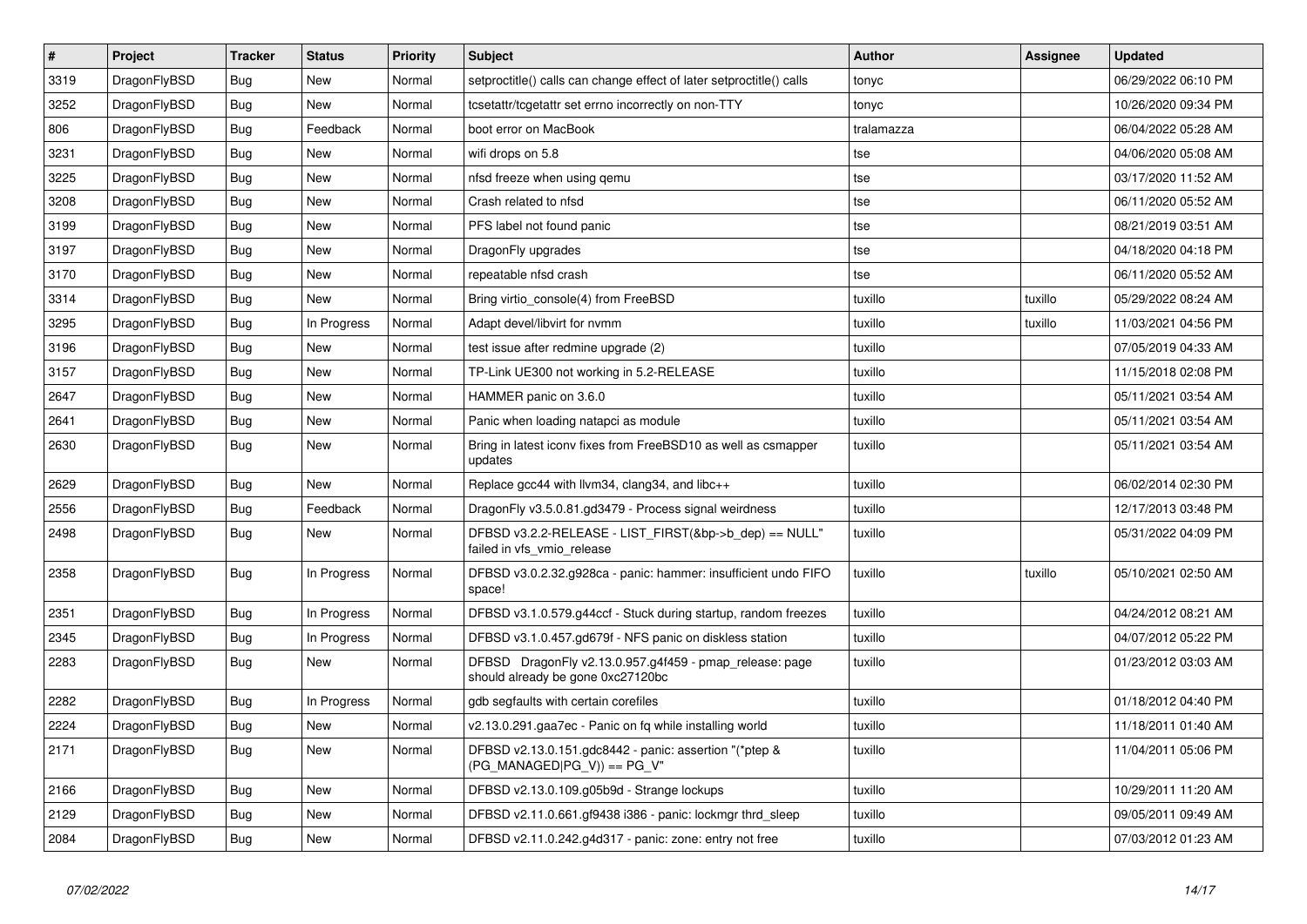| #    | Project      | Tracker    | <b>Status</b> | <b>Priority</b> | <b>Subject</b>                                                                                                                                              | <b>Author</b>    | Assignee  | Updated             |
|------|--------------|------------|---------------|-----------------|-------------------------------------------------------------------------------------------------------------------------------------------------------------|------------------|-----------|---------------------|
| 2078 | DragonFlyBSD | Bug        | New           | Normal          | DFBSD i386 v2.11.0.201.g3ed2f - Panic during installworld into a<br>vn0 device                                                                              | tuxillo          |           | 05/19/2011 07:50 PM |
| 1959 | DragonFlyBSD | Bug        | New           | Normal          | DFBSD v2.9.1.422.gc98f2 - Panic during boot - IPv6 and PF                                                                                                   | tuxillo          |           | 01/13/2011 03:37 AM |
| 1867 | DragonFlyBSD | <b>Bug</b> | New           | Normal          | it(4) motherboard and fan problems                                                                                                                          | tuxillo          |           | 07/08/2011 10:48 AM |
| 1332 | DragonFlyBSD | <b>Bug</b> | Feedback      | Normal          | DFBSD 2.2 - Booting usbcdrom/usbsticks on thinkpad hangs on<br>"BTX Halted"                                                                                 | tuxillo          |           | 05/11/2021 04:00 AM |
| 2490 | DragonFlyBSD | Bug        | <b>New</b>    | Normal          | nmalloc should color addresses to avoid cache bank conflictsw                                                                                               | vsrinivas        |           | 06/10/2014 05:51 AM |
| 2489 | DragonFlyBSD | <b>Bug</b> | <b>New</b>    | Normal          | nmalloc doesn't cache VA for allocations > 8KB                                                                                                              | vsrinivas        |           | 06/10/2014 05:51 AM |
| 2360 | DragonFlyBSD | Bug        | In Progress   | Normal          | Wishlist: virtio driver import                                                                                                                              | vsrinivas        |           | 06/04/2022 04:16 AM |
| 2154 | DragonFlyBSD | Bug        | <b>New</b>    | Normal          | vkernel copyout() doesn't return EFAULT on error                                                                                                            | vsrinivas        |           | 10/20/2011 03:53 AM |
| 2136 | DragonFlyBSD | <b>Bug</b> | <b>New</b>    | Normal          | socketpair() doesn't free file descriptors on copyout failure                                                                                               | vsrinivas        |           | 04/05/2013 09:13 AM |
| 2113 | DragonFlyBSD | <b>Bug</b> | <b>New</b>    | Normal          | nmalloc threaded program fork leak                                                                                                                          | vsrinivas        | vsrinivas | 08/11/2011 07:25 PM |
| 2085 | DragonFlyBSD | Bug        | <b>New</b>    | Normal          | panic: assertion: (m->flags & PG_MAPPED) == 0 in<br>vm_page_free_toq                                                                                        | vsrinivas        |           | 06/10/2011 07:48 AM |
| 2081 | DragonFlyBSD | Bug        | Feedback      | Normal          | Panic on device "detach" / "failure"                                                                                                                        | vsrinivas        |           | 02/29/2012 07:11 AM |
| 1861 | DragonFlyBSD | Bug        | <b>New</b>    | Normal          | panic via kprintf (lockmgr called in a hard section)                                                                                                        | vsrinivas        |           | 10/11/2010 12:56 AM |
| 1749 | DragonFlyBSD | Bug        | In Progress   | Normal          | HAMMER fsstress panic in hammer_flush_inode_core<br>'ip->flush state != HAMMER FST FLUSH'                                                                   | vsrinivas        |           | 05/11/2021 04:06 AM |
| 1744 | DragonFlyBSD | <b>Bug</b> | In Progress   | Normal          | HAMMER fsstress panic in hammer setup child callback                                                                                                        | vsrinivas        |           | 05/11/2021 04:05 AM |
| 1661 | DragonFlyBSD | <b>Bug</b> | In Progress   | Normal          | panic on password entry mount smb filesystem                                                                                                                | vsrinivas        |           | 11/27/2021 08:29 AM |
| 2886 | DragonFlyBSD | Bug        | New           | Normal          | dragonfly mail agent: sending a testmail causes high system load                                                                                            | worf             |           | 02/05/2016 05:53 AM |
| 2287 | DragonFlyBSD | <b>Bug</b> | <b>New</b>    | Normal          | HAMMER(ROOT) Illegal UNDO TAIL signature at<br>300000001967c000                                                                                             | y0n3t4n1         |           | 11/07/2018 01:22 AM |
| 2840 | DragonFlyBSD | <b>Bug</b> | <b>New</b>    | Normal          | wrong voltage is reported                                                                                                                                   | yellowrabbit2010 |           | 09/11/2015 06:09 PM |
| 604  | DragonFlyBSD | <b>Bug</b> | In Progress   | Normal          | 1.8.1-RELEASE - clock runs fast on mainboard ASUS P5A-B                                                                                                     | yeti             |           | 05/11/2021 03:55 AM |
| 2585 | DragonFlyBSD | Bug        | <b>New</b>    | Normal          | Dfly 3.4.3 on ESXi 5.1, HP Smart Array P410 passthrough<br>recognised, but not functioning                                                                  | yggdrasil        | swildner  | 05/09/2022 08:14 AM |
| 3318 | DragonFlyBSD | <b>Bug</b> | In Progress   | Normal          | Segmenation fault when a process resumed with checkpt exits                                                                                                 | zabolekar        | tuxillo   | 06/18/2022 08:24 AM |
| 2324 | DragonFlyBSD | Bug        | <b>New</b>    | Normal          | natacotrol support > 2TB not working even after the ftigeot patch                                                                                           | zenny            |           | 03/03/2012 01:00 AM |
| 3224 | DragonFlyBSD | <b>Bug</b> | <b>New</b>    | Normal          | Kernel panic when trying to ping6                                                                                                                           | zhtw             |           | 03/08/2020 08:55 AM |
| 3194 | DragonFlyBSD | Bug        | <b>New</b>    | High            | Hammer kernel crash on mirror-stream of PFS after upgrade<br>(assertion "cursor->flags &<br>HAMMER_CURSOR_ITERATE_CHECK" failed in<br>hammer btree iterate) | Anonymous        |           | 06/29/2019 01:32 PM |
| 2870 | DragonFlyBSD | Bug        | <b>New</b>    | High            | Broken text and icons when glamor acceleration is used                                                                                                      | 375gnu           | ftigeot   | 01/31/2016 12:13 AM |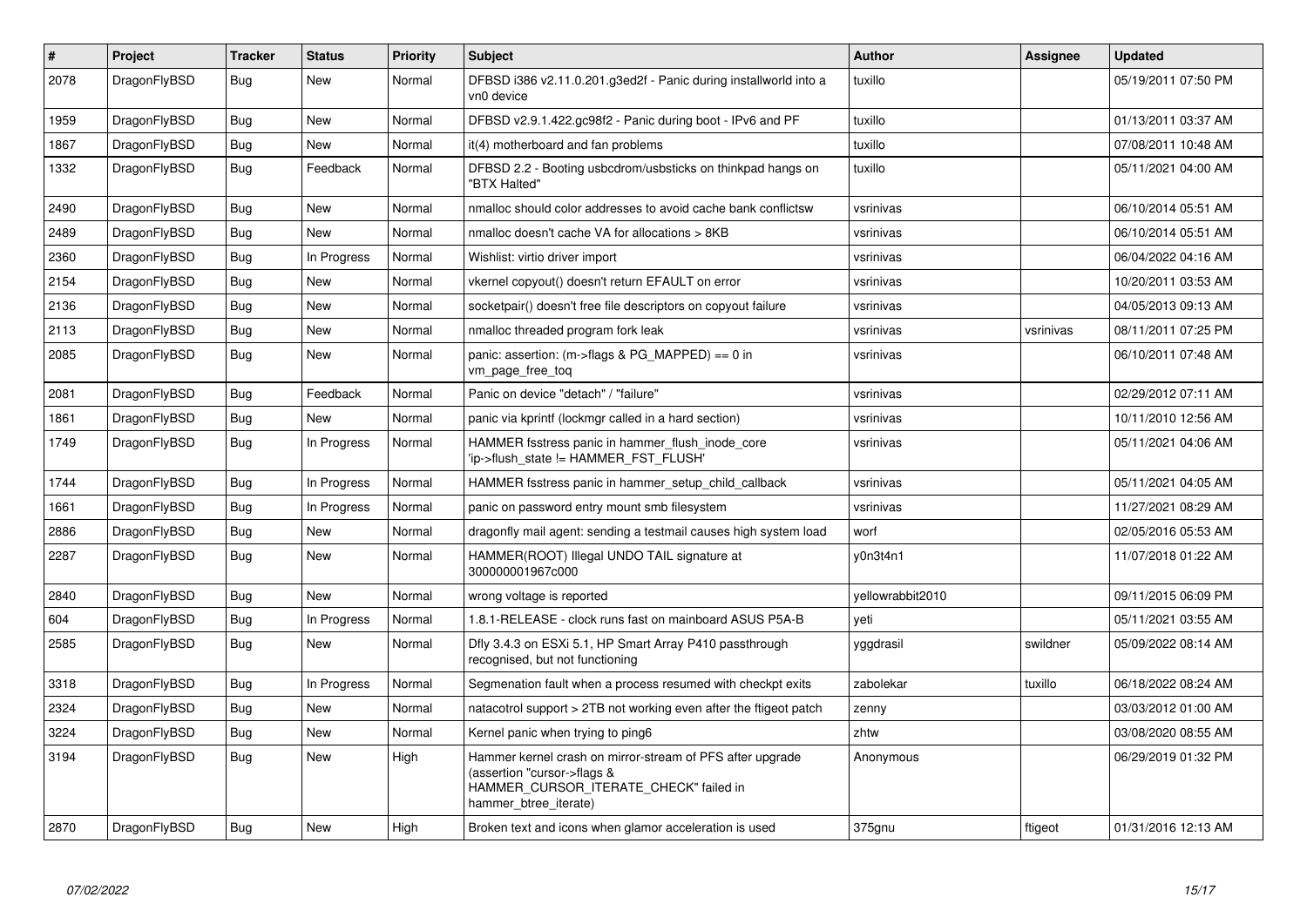| $\vert$ # | Project      | <b>Tracker</b> | <b>Status</b> | <b>Priority</b> | <b>Subject</b>                                                                                                                           | Author            | <b>Assignee</b> | <b>Updated</b>      |
|-----------|--------------|----------------|---------------|-----------------|------------------------------------------------------------------------------------------------------------------------------------------|-------------------|-----------------|---------------------|
| 3240      | DragonFlyBSD | <b>Bug</b>     | New           | High            | compile error because of openssl with /usr/dports/security/rhash for<br>mysql 8 install                                                  | UlasSAYGIN        |                 | 06/04/2020 08:05 AM |
| 2736      | DragonFlyBSD | <b>Bug</b>     | New           | High            | kernel panics on acpi timer probe function                                                                                               | cnb               |                 | 05/11/2021 03:55 AM |
| 1198      | DragonFlyBSD | Bug            | New           | <b>High</b>     | DDB loops panic in db read bytes                                                                                                         | corecode          | tuxillo         | 05/11/2021 03:51 AM |
| 1831      | DragonFlyBSD | <b>Bug</b>     | Feedback      | High            | HAMMER "malloc limit exceeded" panic                                                                                                     | eocallaghan       | dillon          | 06/04/2022 04:38 AM |
| 2657      | DragonFlyBSD | <b>Bug</b>     | New           | High            | Needs acl to migrate our servers                                                                                                         | ferney            |                 | 03/31/2014 11:37 AM |
| 884       | DragonFlyBSD | <b>Bug</b>     | In Progress   | High            | Performance/memory problems under filesystem IO load                                                                                     | hasso             |                 | 05/11/2021 03:50 AM |
| 2825      | DragonFlyBSD | <b>Bug</b>     | New           | High            | 3x dhclient = hanging system (objcache exhausted)                                                                                        | jaccovonb         | sepherosa       | 05/11/2021 03:55 AM |
| 2421      | DragonFlyBSD | Bug            | New           | High            | Kernel panic: vm_fault: page 0xc0f70000 not busy!                                                                                        | lentferj          |                 | 10/03/2012 08:16 AM |
| 3111      | DragonFlyBSD | Bug            | In Progress   | High            | Mouse lags every second heavily under X11                                                                                                | mneumann          |                 | 12/12/2017 09:46 PM |
| 2117      | DragonFlyBSD | <b>Bug</b>     | New           | High            | ACPI and/or bce(4) problem with 2.11.0.673.g0d557 on HP DL380<br>G6                                                                      | pauska            |                 | 08/22/2011 10:15 AM |
| 2547      | DragonFlyBSD | <b>Bug</b>     | New           | High            | crashed while doing a dry run of pkg rolling-replace                                                                                     | phma              |                 | 04/18/2013 10:40 PM |
| 2396      | DragonFlyBSD | <b>Bug</b>     | Feedback      | High            | Latest 3.1 development version core dumps while destroying master<br><b>PFS</b>                                                          | sgeorge           |                 | 01/23/2013 04:10 PM |
| 2347      | DragonFlyBSD | Bug            | Feedback      | High            | Hammer PFSes destroy does not give back full space allocated to<br><b>PFS</b>                                                            | sgeorge           |                 | 07/19/2012 01:11 AM |
| 3129      | DragonFlyBSD | Bug            | New           | High            | Kernel panic with 5.2.0 on A2SDi-4C-HLN4F                                                                                                | stateless         |                 | 04/24/2018 12:50 AM |
| 3205      | DragonFlyBSD | <b>Bug</b>     | Feedback      | High            | Go compiler net test failing                                                                                                             | t dfbsd           | tuxillo         | 05/10/2021 02:45 AM |
| 2915      | DragonFlyBSD | Bug            | New           | High            | Hammer mirror-copy problem                                                                                                               | t dfbsd           |                 | 08/25/2016 05:28 AM |
| 2296      | DragonFlyBSD | Bug            | In Progress   | High            | panic: assertion "m->wire count > 0" failed                                                                                              | thomas.nikolajsen |                 | 08/30/2012 06:09 AM |
| 3266      | DragonFlyBSD | Bug            | New           | High            | Filesystems broken due to "KKASSERT(count &<br>TOK_COUNTMASK);"                                                                          | tkusumi           |                 | 03/15/2021 01:21 PM |
| 2930      | DragonFlyBSD | <b>Bug</b>     | New           | High            | 'objcache' causes panic during 'nfs readdir'                                                                                             | tofergus          |                 | 07/26/2016 01:09 PM |
| 2140      | DragonFlyBSD | Bug            | New           | High            | hammer_io_delallocate panic with 'duplicate entry' message                                                                               | ttw               |                 | 10/07/2011 12:22 PM |
| 2638      | DragonFlyBSD | <b>Bug</b>     | Feedback      | High            | Fix machdep.pmap_mmu_optimize                                                                                                            | tuxillo           |                 | 05/11/2021 04:07 AM |
| 2495      | DragonFlyBSD | <b>Bug</b>     | New           | High            | DFBSD v3.3.0.960.g553fe7 - ocnt != 0" failed in<br>prop_object_release                                                                   | tuxillo           |                 | 05/31/2022 04:08 PM |
| 2828      | DragonFlyBSD | Bug            | <b>New</b>    | High            | On AMD APUs and Bulldozer CPUs, the machdep.cpu_idle_hlt<br>sysctl should be 3 by default                                                | vadaszi           | vadaszi         | 05/11/2021 04:07 AM |
| 2071      | DragonFlyBSD | Bug            | New           | High            | Panic on assertion: $(int)(\text{flg}\text{-}\text{seq}\text{-}\text{seq})$ > 0 in hammer_flusher_flush   vsrinivas<br>after inode error |                   |                 | 06/12/2011 07:59 AM |
| 1185      | DragonFlyBSD | <b>Bug</b>     | New           | High            | need a tool to merge changes into /etc                                                                                                   | wa1ter            |                 | 02/18/2014 06:02 AM |
| 3124      | DragonFlyBSD | Bug            | New           | High            | DragonFlyBSD 5.0.2 with Hammer2 with UEFI install doesn't boot                                                                           | wiesl             |                 | 06/18/2019 05:07 AM |
| 1920      | DragonFlyBSD | <b>Bug</b>     | New           | High            | system hangs                                                                                                                             | zhtw              |                 | 11/22/2010 08:59 AM |
| 2499      | DragonFlyBSD | Bug            | In Progress   | Urgent          | DRAGONFLY_3_2 lockd not responding correctly                                                                                             | Nerzhul           |                 | 01/22/2013 12:47 PM |